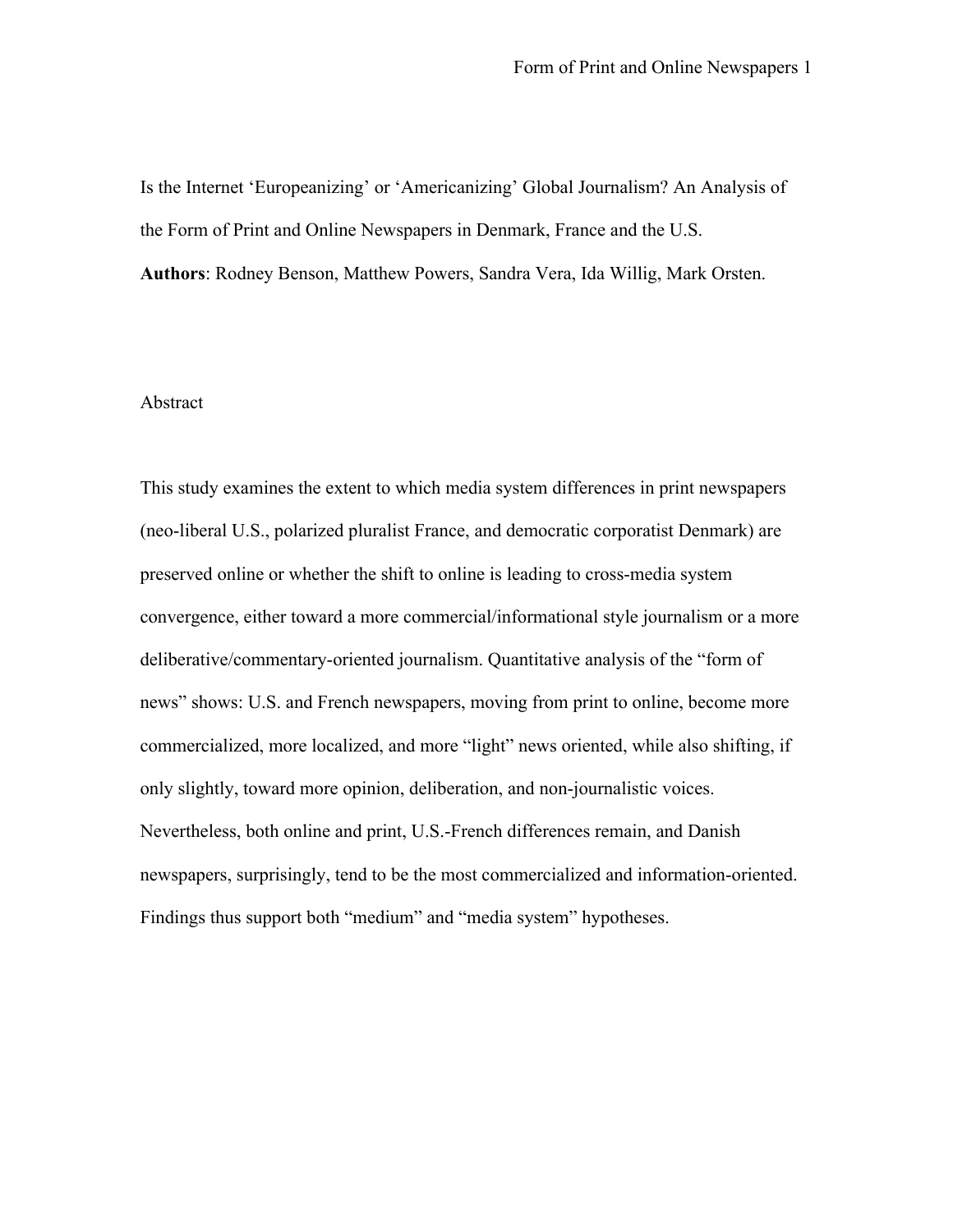Is the Internet 'Europeanizing' or 'Americanizing' Global Journalism? An Analysis of the Form of Print and Online Newspapers in Denmark, France and the U.S.

### **Introduction**

Previous cross-national comparative research has shown that the form and content of news continue to vary significantly across national boundaries (see, e.g., Esser, 1999; Ferree, Gamson, Gerhards, & Rucht, 2002; Strömbäck & Dimitrova, 2006). But does this pattern hold for online news? To what extent and in what ways are existing cross-national differences in print newspapers being maintained or transformed online, due to the unique technological characteristics and geographic reach of the internet? This study, a comparison of U.S., Danish, and French newspapers – both the print and online versions – seeks to put these questions to the test.

Hallin and Mancini (2004) argue for the persistence of three distinct media systems within Europe and North America that result in markedly different relations between journalism, politics, and the larger society: the (laissez-faire) "liberal" model of the United States, Canada and the United Kingdom, versus the more state-dominated "polarized pluralist" model of France and southern Europe, and "democratic corporatist" model of Germany, Scandinavia, and other central and northern European countries.

These cross-national differences have been maintained, Hallin and Mancini argue, for a variety of reasons, including state laws and regulations, links between media and political parties, journalistic professional traditions, and structure of audience and advertising markets. As a result, the content and form of news and opinion ought to differ in these systems – including such aspects as the relationship between news and opinion writing, the mix of journalistic and non-journalistic authors, and the formats through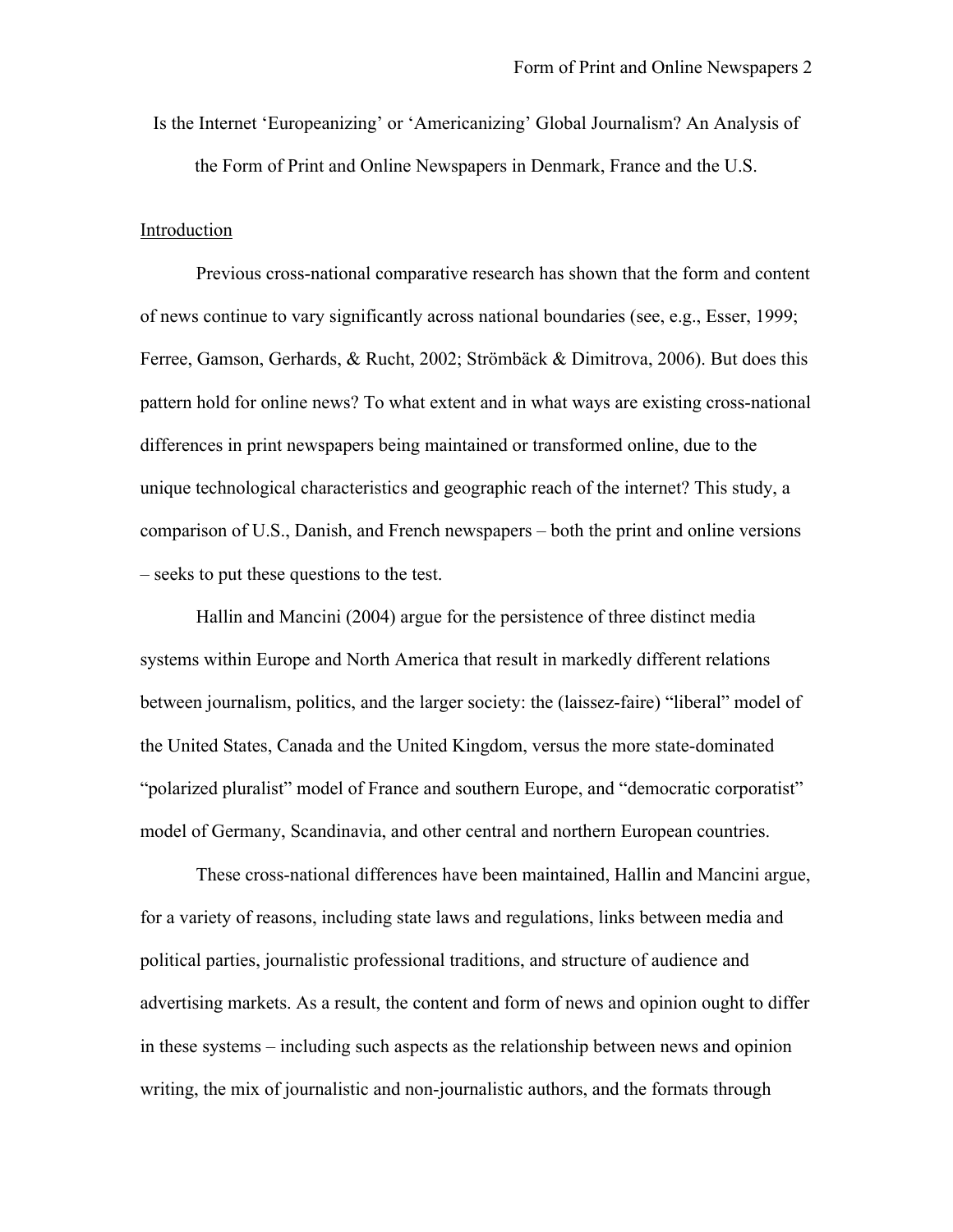which information and ideas are presented (such as news analyses, commentaries, excerpts from other media, transcripts of interviews, etc.). Through such distinctive writing styles and formats, journalists in each of these systems crucially shape democratic participation and debate in the public sphere (Wessler, 2008).

While Hallin and Mancini's work is path-breaking in many ways, it does not examine to any significant extent online media. Moreover, this comparative media systems model does not theorize the ways that new technologies may be producing global convergence. Global convergence is usually conceived of as "Americanization" (Hallin & Mancini, 2004), defined as a more news-oriented, commercialized journalism, but it seems just as likely that convergence, if there is any, will be toward a more "European" style deliberative and opinion-oriented journalism (Bertrand, 1995). Although an increasing number of international and cross-national studies of online media (e.g., Reese & Rutigliano, 2004; Van der Wurff, 2005) or comparisons of print and online media (e.g., Barnhurst, 2002) are being conducted, there has not yet been a systematic comparison of both print and online newspapers representing distinct western "media systems."

#### Literature Review

To what extent should we expect print newspapers and their online versions to be similar or different across "media systems"? The scholarly literature in the sociology of news, new institutionalism, and new media studies suggests three broad schools of thought.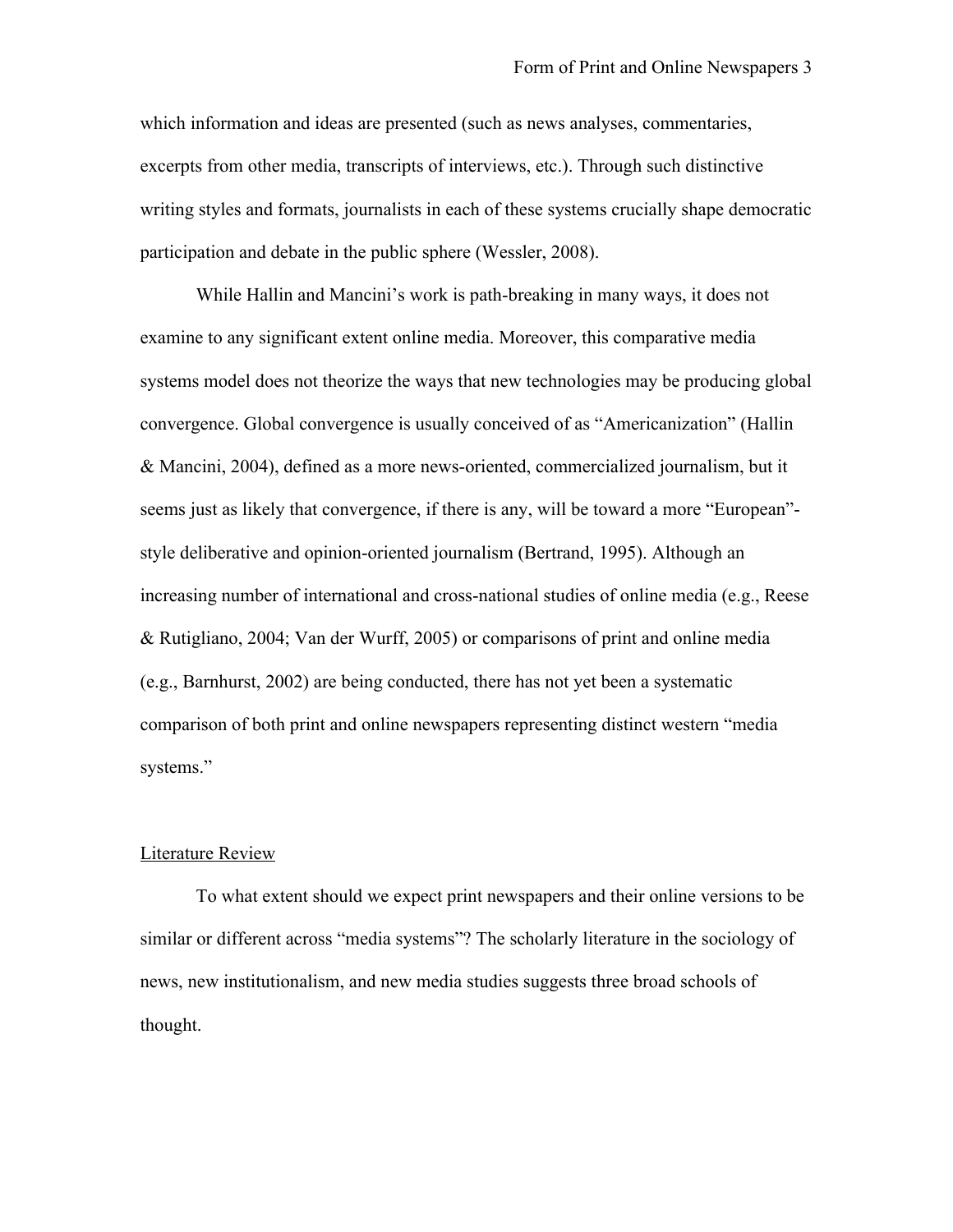The new institutionalist or field approach suggests that all media, whether print or online, within a given national context will tend to share important characteristics. There is good reason to believe that Hallin and Mancini's conclusions about print newspapers will also hold for online media as well, since most of the leading online news media sites are owned by traditional offline media, and are linked in myriad economic, cultural, linguistic and social ways to other media in their respective national journalistic fields. Indeed, at the *New York Times'* website, Boczkowski (2004, pp. 86-87) shows that online journalists largely "repurposed" rather than transformed "editorial practices" from the print version, including "the dominance of textual material, the pre-established length [of stories] ... and the relatively fixed publication cycle." This is also the conclusion of the special issue of *Gazette* on European internet newspapers edited by van der Wurff, who writes: "online newspapers are subordinate and subservient to print news media" (2005, p. 107).

At the same time, institutional and field approaches suggest that professional practices may be reinforced (or altered) not only at the level of individual media companies but at the broader field or institutional context in which they exist. In this vein, Boczkowski and de Santos (2007) find an increased level of homogeneity in online news coverage not only between a news organization's "dominant" print product and its "subservient" online version but between news organizations, where a nascent culture of professional monitoring leads to homogenized coverage across media outlets. Thus, Boczkowski and de Santos suggest the dominant characteristics of a national media system will only be reinforced online.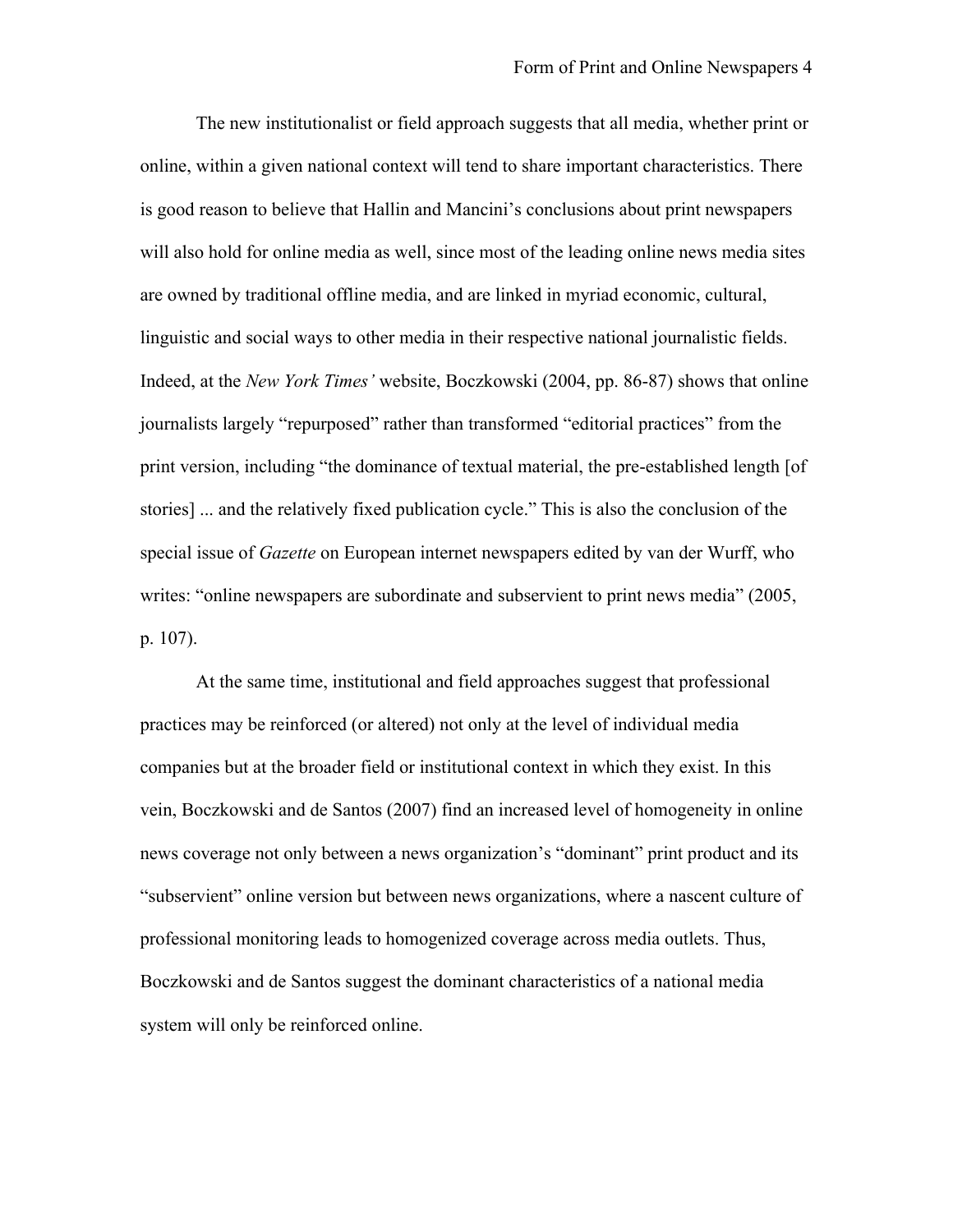Alternatively, medium theory (Meyrowitz, 1994) would suggest that online media themselves have certain characteristics that make them markedly different from print news and that will tend to unite them across national boundaries – either in an Americanizing (e.g. higher levels of commercialization and fact-based reporting) or Europeanizing (e.g. higher levels of opinion, commentary and discussion) direction.

In the Americanizing direction, Barnhurst and Nerone (2001, p. 285) argue that the "most striking quality of on-line newspapers is the dominance of promotion [and] advertising …" According to the internet industry research group, Forrester Research, internet advertising and e-commerce "introduce new tensions to the media's perennial balancing act between editorial integrity and the bottom line" (cited in McChesney, 2000, pp. 173-174). In a study of online journalism, Cohen (2002, p. 537) similarly finds that "the online commercial news environment increases market pressure at all levels." In the online environment, competition for audiences is also intensified, placing a premium on often sensationalistic breaking news or human interest (lifestyle, entertainment, etc.) news (Fenton, 2009).

Finally, while this commercialization of mainstream media websites seems indisputable, it appears to be co-existing with other aspects of the medium which may be "Europeanizing" rather than Americanizing online journalism around the world. Barnhurst and Nerone (2001, p. 294) emphasize how online media break down local information monopolies that were crucial in establishing American-style non-partisan media (since a single urban newspaper had to appeal to audiences across partisan divides). Now that audiences can (and increasingly do, see Thurman, 2007) access London's *Guardian* just as easily as their hometown newspaper website, there is the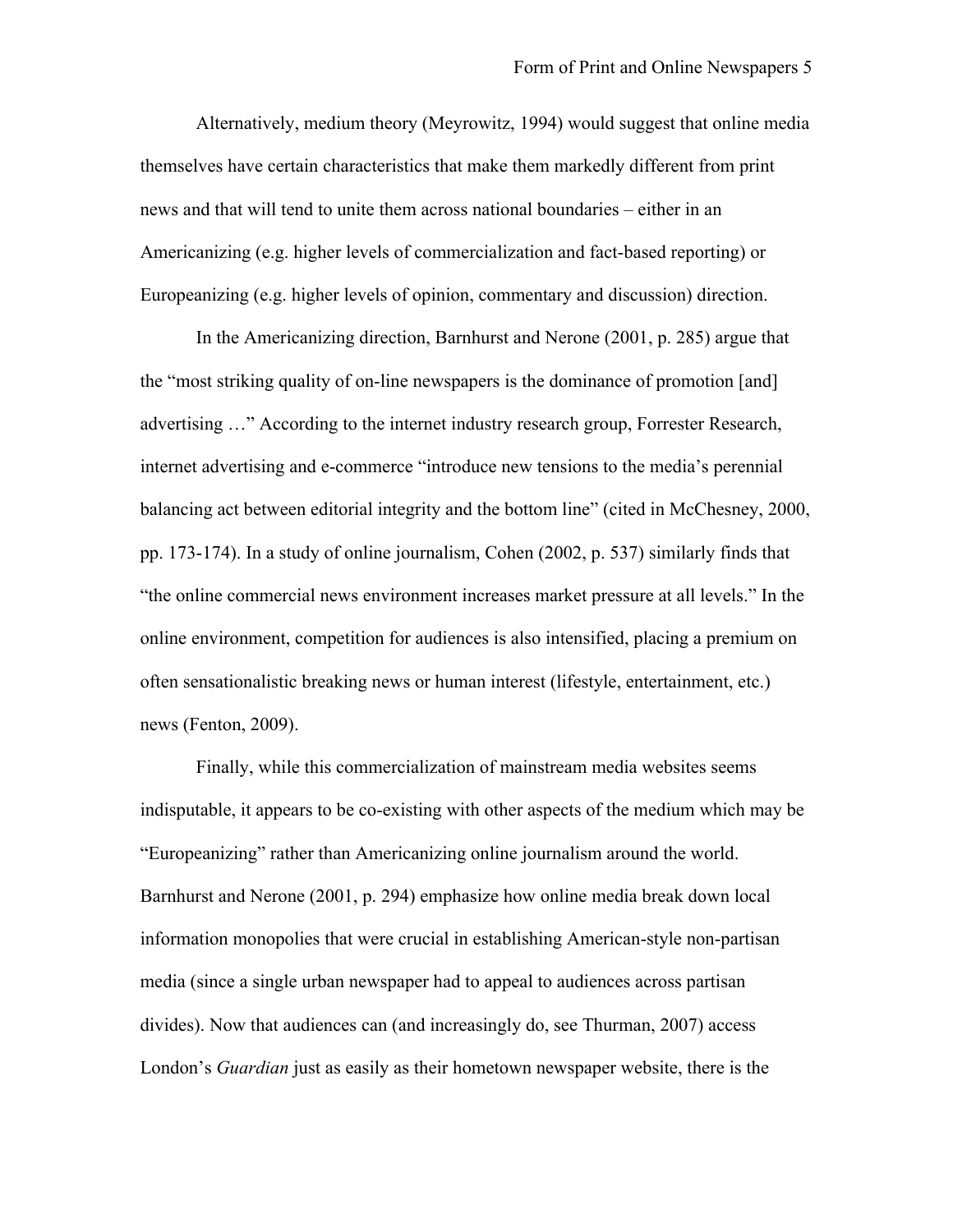possibility at least of a global marketplace for news and opinion, with "opinion" in particular serving to distinguish one media outlet from another. This rise of more opinion-oriented journalism on the net has been noted by journalism scholars and prominent "traditional" journalists alike (see, e.g., Kovach and Rosenstiel, 2001, p. 140; Singer, 2003, p. 153). Yet the empirical research on this development is mixed. Cassidy (2005) finds no significant differences between online and print journalists in their selfperceptions of professional journalists as "populist mobilizers" of public opinion, suggesting that opinionated reporting tends not to differ between print and online news. Likewise, the Europeanizing model suggests a greater variety of perspectives and voices in the presentation of news, though Cohen (2002, p. 540) finds: "There is little indication that online news organizations attempt to seriously enable viewers to become 'co-authors' in the presentation of their news."

#### **Hypotheses**

This article posits causal relationships between, on the one hand, either (a) media systems, as repositories of political, economic, and cultural institutional constraints, or (b) technological capacities and potentials as embodied in internet technology (Deuze, 2003), and on the other hand, the "form" of news. As Barnhurst and Nerone define it (2001, p. 3), form is "the persisting visible structure of the newspaper …. Form includes the things that are traditionally labeled layout and design and typography; but it also includes habits of illustration, genres of reportage, and schemes of departmentalization."

All hypotheses concern the following elements of news form that have been argued (Hallin and Mancini, 2004; Albert, 2004) to especially distinguish "(neo-)liberal"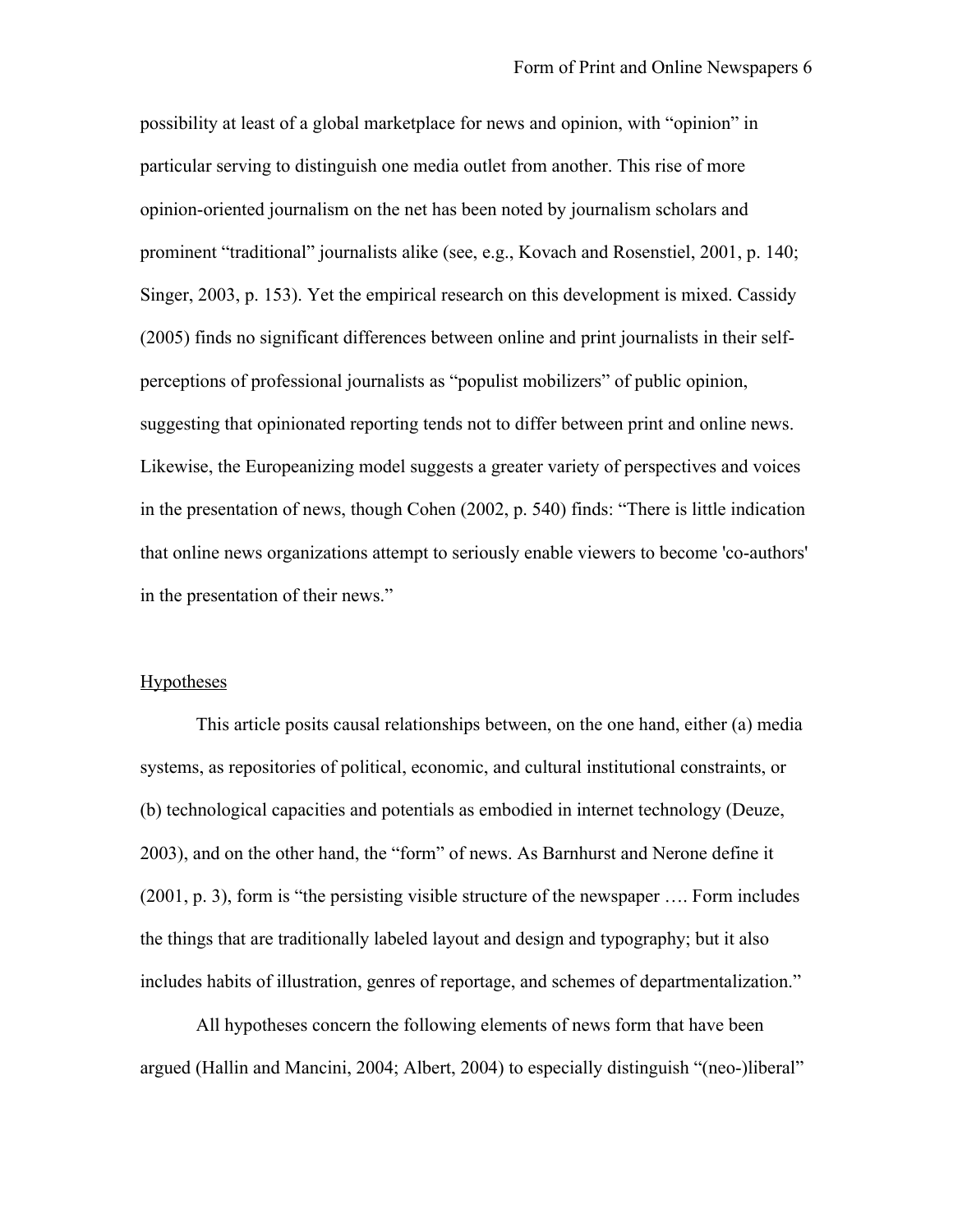Anglo-American news media and "polarized pluralist" southern European news media: (a) relative prominence of advertising; (b) mixing of genres of news content, especially information and commentary; (c) relative emphasis on discussion and deliberation, as evidenced by interactive (either synchronous or asynchronous) genres such as interview transcripts, bulletin-board forums, and live chats; (d) incorporation of texts or images produced by non-journalists, whether academics, activists, or unaffiliated individuals; and (e) relative focus on more audience-friendly "light" human interest (lifestyle, entertainment) or "sensationalistic" news (e.g., crime, natural disasters, etc.) versus "serious" political news. Because the "democratic corporatist" model is a mix of the opposing structural elements of the "(neo-) liberal" and "polarized pluralist" models, we should likewise expect its news content and form to be a "hybrid" (Kraidy, 2005) of the other two models.

Hypothesis 1: Because media models (configurations of state policies, media markets, and journalistic professional traditions) as manifested in particular national journalistic fields shape both internet and print newspaper content, we should expect internet and print newspapers to be substantially the same in each country (U.S., Denmark, France). Likewise, there should be significant cross-national media differences, with French media especially in relation to U.S. media, offering (a) lesser prevalence and prominence of advertising, (b) greater proximity of information to commentary, (c) higher prominence and overall prevalence of deliberation formats, d) higher prominence and overall prevalence of non-journalist produced content and (e) greater topical focus on political, government and international news, and lesser focus on "light" news (such as leisure, arts and culture, health, sports, and weather) or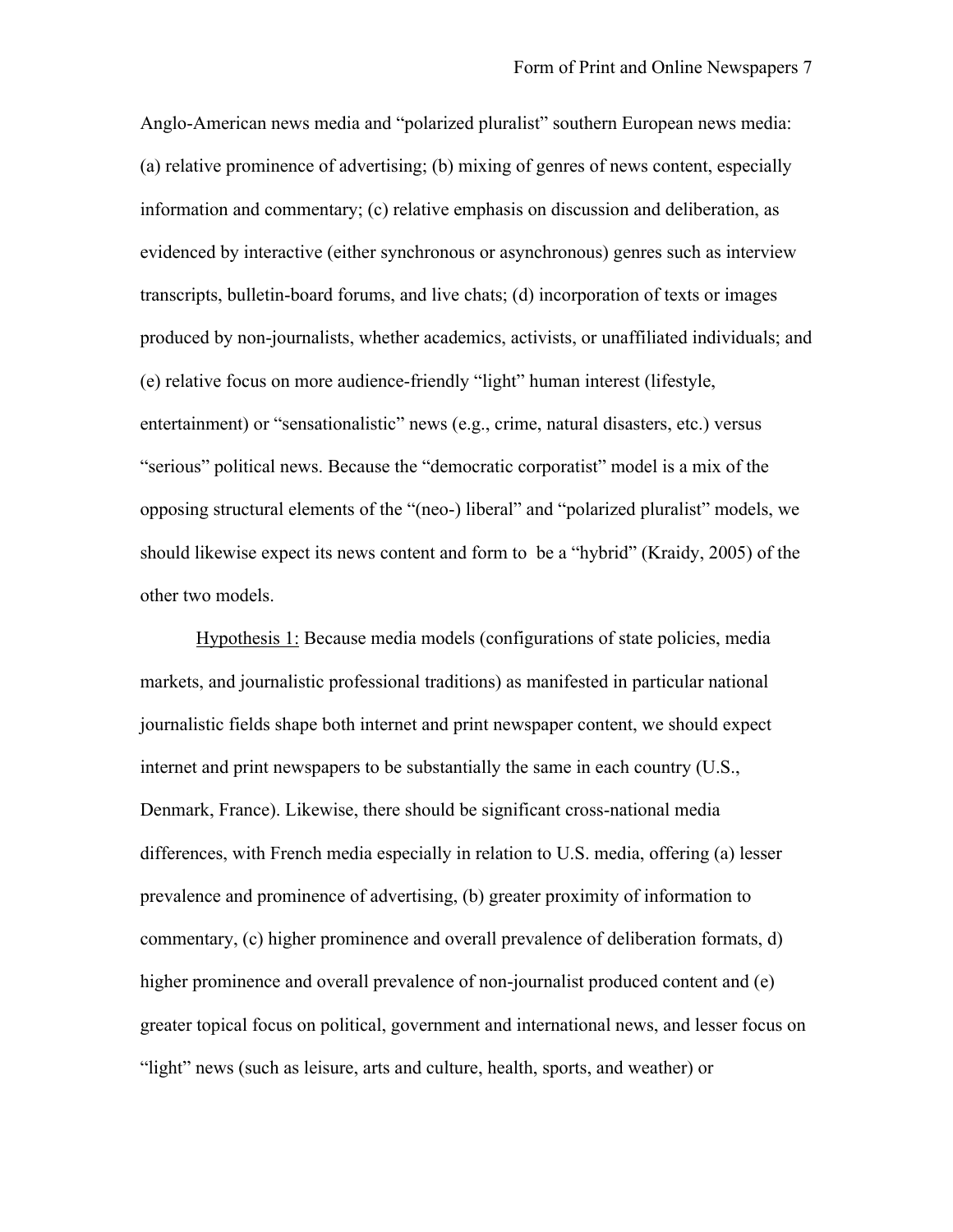"sensational" news (crime and courts, natural disasters). We would expect Danish media to be a hybrid of the polarized pluralist (France) and liberal (U.S.) models, though it is not self-evident whether Danish media will end up being more like the U.S. or the French media.

Hypothesis 2: Because the internet facilitates the mixing of advertising content with editorial content as well as the continual updating of news, we should expect that the prevalence (amount of content as a proportion of the whole) and prominence (hierarchical ordering of content) of advertising and news should be higher in online news media than in print news media. If there are cross-national differences, these should be less for online media than for print media.

Hypothesis 3: Because internet technology facilitates interactive debate and easier access to non-journalist produced content, we should expect that the prevalence (amount of content as a proportion of the whole) and prominence (hierarchical ordering of content) of deliberation genres (including forums or chats online, and letters to the editor or interview transcripts in both print and online) and non-journalist produced content should be higher in the online than in the print versions of newspapers. Additionally, because online competition creates incentives for greater partisan differentiation, we should likewise expect a greater prevalence and higher prominence of display of opinion in the online editions. If there are cross-national differences, these should be less for online media than for print media.

### Sampling and Coding Methodology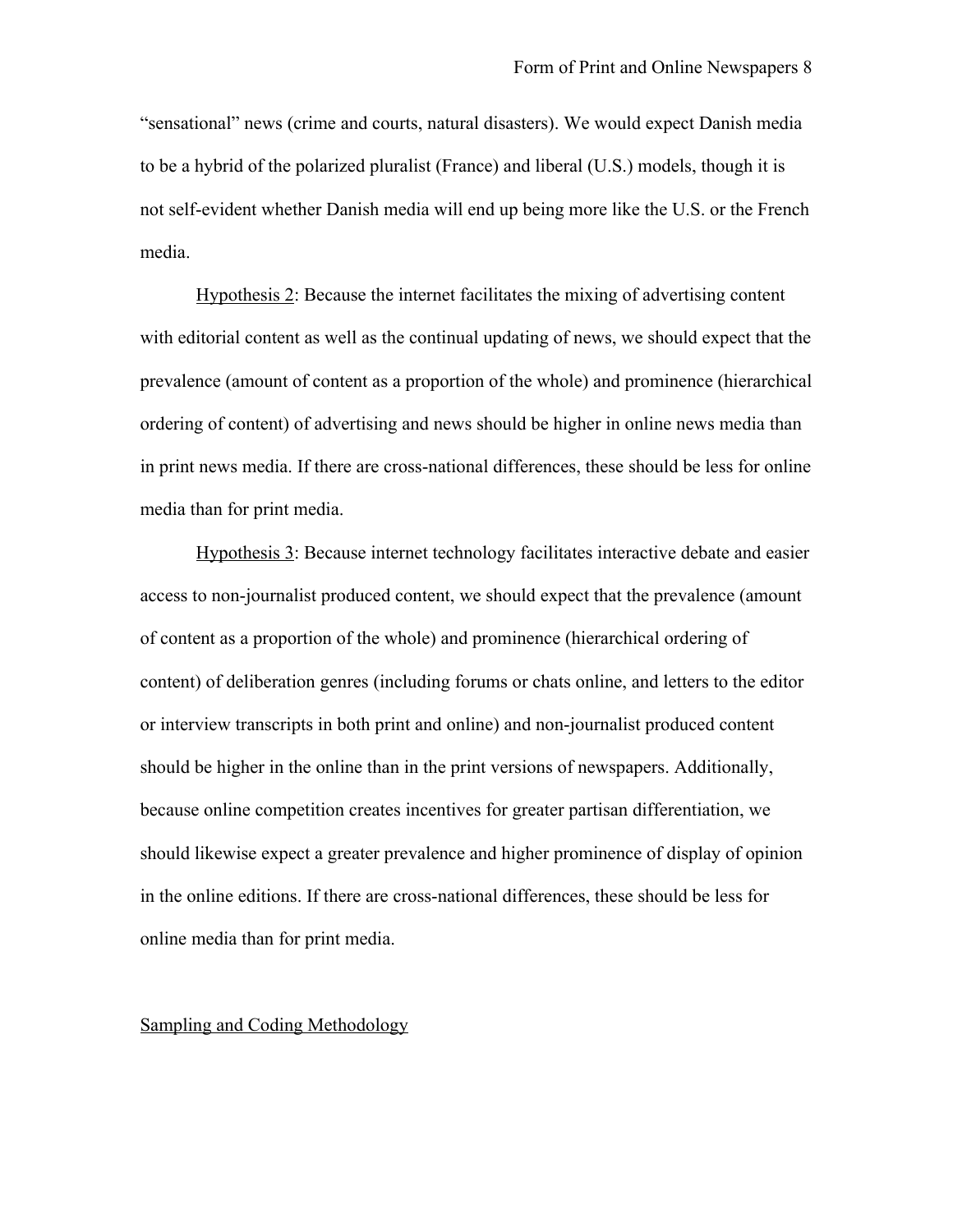In this study, only the leading national elite newspapers are studied. This method is justified because we want to examine the leading edge of national journalistic practice in each country. In addition, by holding roughly constant the economic and cultural capital of newspapers (both in terms of the professionals who work there, and their audiences), we can be reasonably sure that any cross-national differences we find will be due to media system effects rather than other confounding factors. The following newspapers selected for inclusion in this study are generally regarded by the public and by journalists in their countries as the most prestigious and influential national newspapers (see, e.g., Søllinge, 1999; Weaver, Beam, Brownlee, Voakes & Wilhoit, 2007; Albert, 2004): in Denmark, *Berlingske Tidende, Jyllands-Polsten, Politiken*; in the United States, the *New York Times, Washington Post, Los Angeles Times*; and in France, *Le Monde, Le Figaro, Libération*.

The first sample consists of the first two "screen shots" of each media outlet's respective website "homepage." The unit of analysis is the "element" (including both short texts or images, such as news article, advertisements, photos, etc., as well as "labels," words or short phrases providing a link to another part of the website or print newspaper), identified according to its hierarchically ordered position (screen number, and position within each screen). Any given news "item" could include several "elements," e.g., headline, opening paragraph of breaking news article (with link to remainder), photo, and headline links to related analyses, background articles, official editorial, reader comments, links to content produced by various types of professional but non-journalistic authors, etc. In order to capture the diversity of genres of news content, each of these elements are coded separately.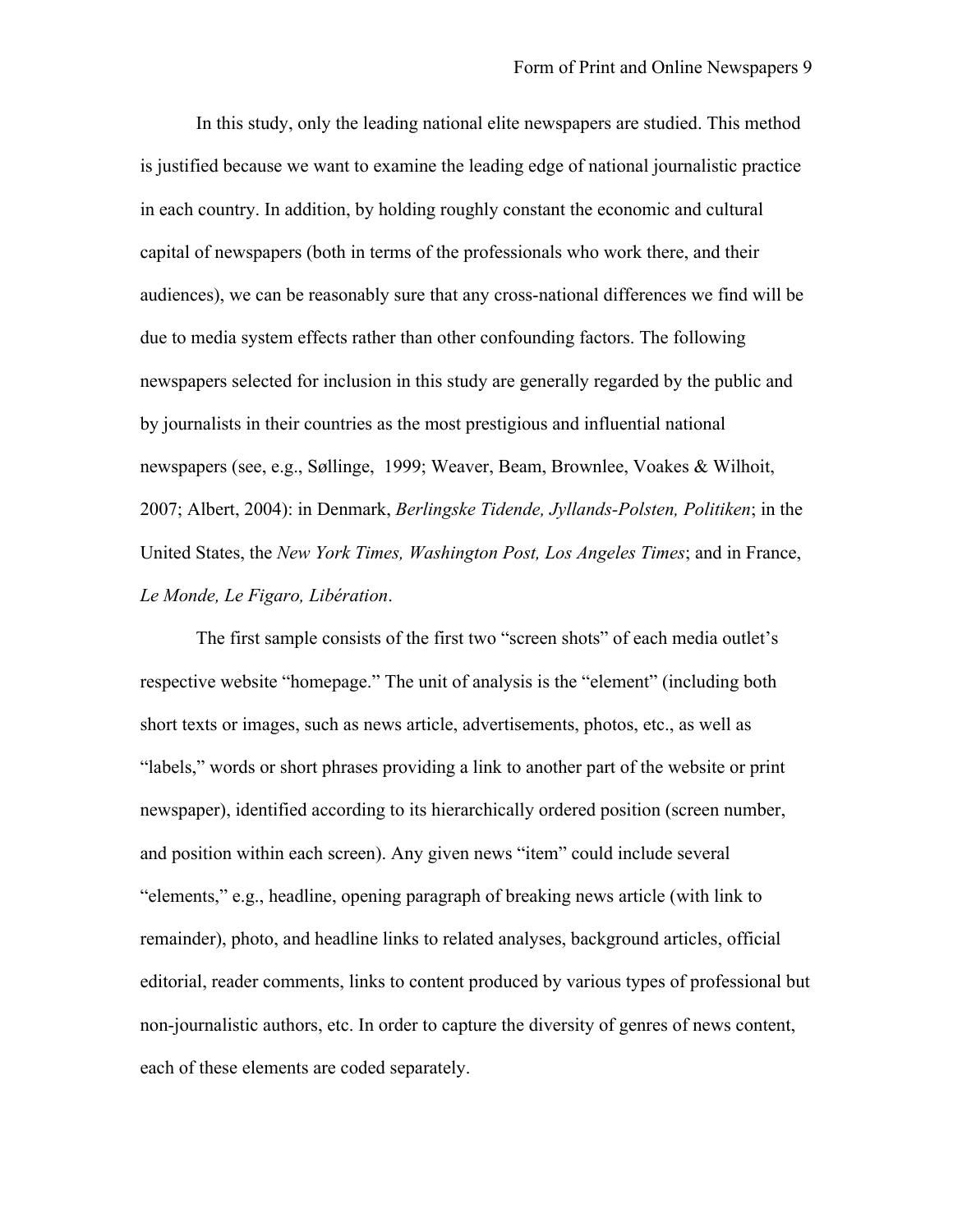The second sample provides a comparable cataloguing of categories of news and other content available on the front page of the print version of each newspaper, using the "element" as the same basic unit of analysis. Just as with the online sample, each of the elements will also be coded for their hierarchically ordered position via their location on the page.

In order to measure each of the "form" aspects identified in the hypotheses, we created a coding instrument where each element was coded for a variety of related indicators. To assess the prevalence of phenomena such as advertising, as well as news, opinion, and deliberation formats, each element was coded according to its genre. Types of genres include advertising, byline, date, time, event news article, feature news article, breaking news, signed opinion essay, blog, photo and forum. To ascertain the prevalence of non-journalist produced content, each element was also coded for authorship, including journalists and various types of non-journalists such as civil society group leaders, experts, government officials, labor union representatives, and unaffiliated individuals. On this point, we also coded each online element's "link" status to see whether it (1) provided a link and (2) whether that link was internal or external to the newspaper website (the latter being an indicator of an increase in diversity beyond the newspaper's own journalists). To account for possible changes in coverage towards more or less political/government and international news, each element was also coded for its topical focus, including: international, national government and politics, local government and politics, crime and courts, religion, business, arts and culture, leisure, environment. Prominence is measured by location on the online homepage or print front page: As operationalized in this study, location on the first online screen or the top half of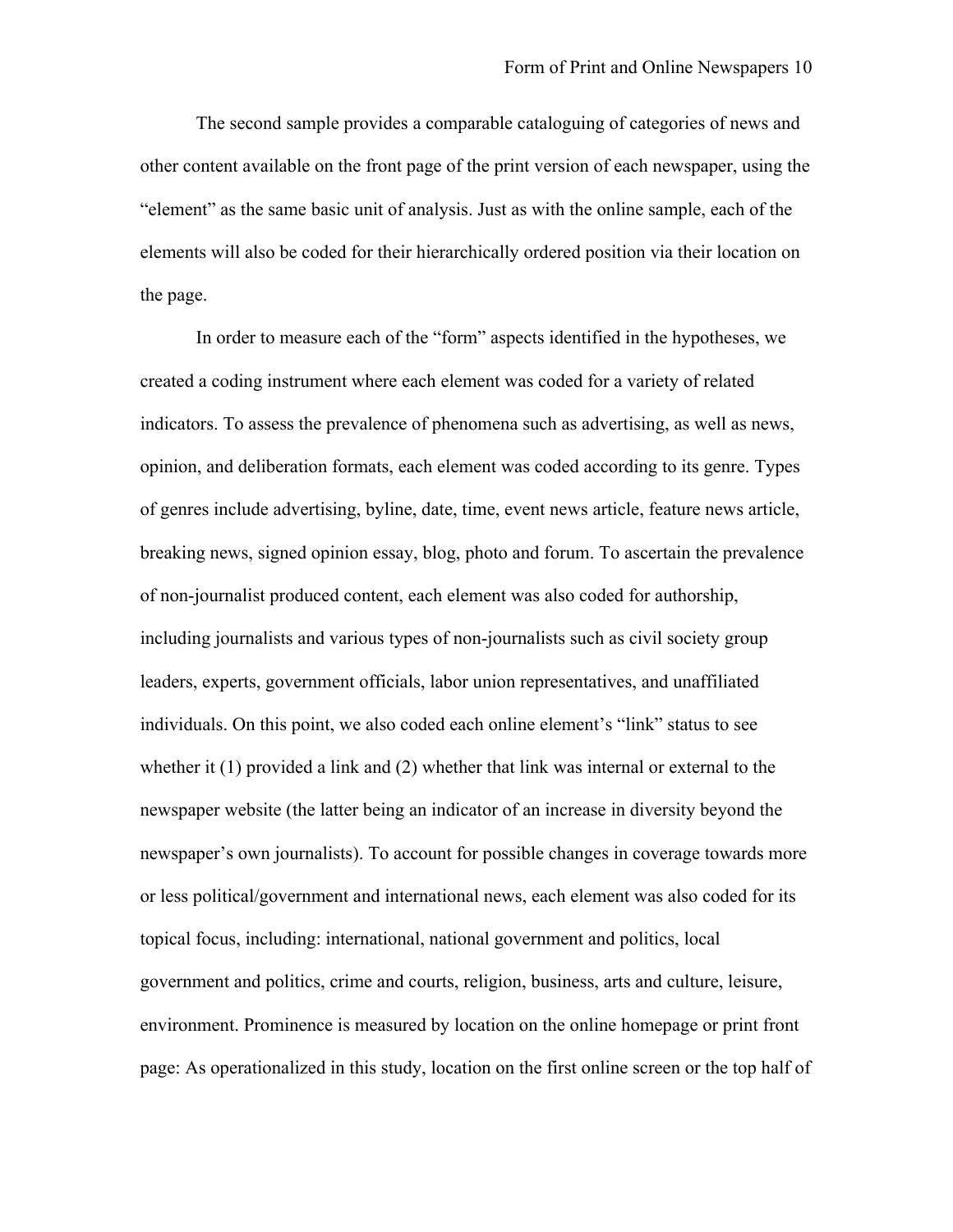the front page is high prominence, and location on the second online screen or the bottom half of the front page is low prominence.

After the completion of coding, some of the categories were combined in order to create "summative indices" (Cassidy, 2005, p. 270) related to hypotheses. For example, "event news article," "feature news article" and "news analysis article" were grouped together under the larger category of "news genre."

Both print and online data samples were collected on three separate dates over a three-month period beginning in July 2008 and ending September 2008. Three coders – each native to the three media systems analyzed – recorded snapshots of online editions at 8 a.m. (local times) in order to ensure rough temporal equivalences. Using Krippendorf's alpha, overall inter-coder reliability (determined by three sample tests constituting roughly 10% of the overall data) between coders was 0.803. For authorship, average reliability was 0.805; for genre, 0.736; and for topical focus, 0.855.

### **Findings**

### *Prevalence and prominence of advertising*

Advertising is generally more prevalent and more prominent online than in print for newspapers in all three countries, and cross-national differences are less online than for print. See Tables 1 and 2.

Prevalence of advertising is about the same for both print and online French newspapers (2.4% to 3.6% of elements, difference NS) but increases from print to online for U.S. newspapers (1.0 to 7.9% of elements,  $p<001$ ; note: all reported p-values are based on Pearson chi-square tests). Such a low amount of advertising for U.S. print newspapers might seem surprising, given the high reliance of the U.S. press on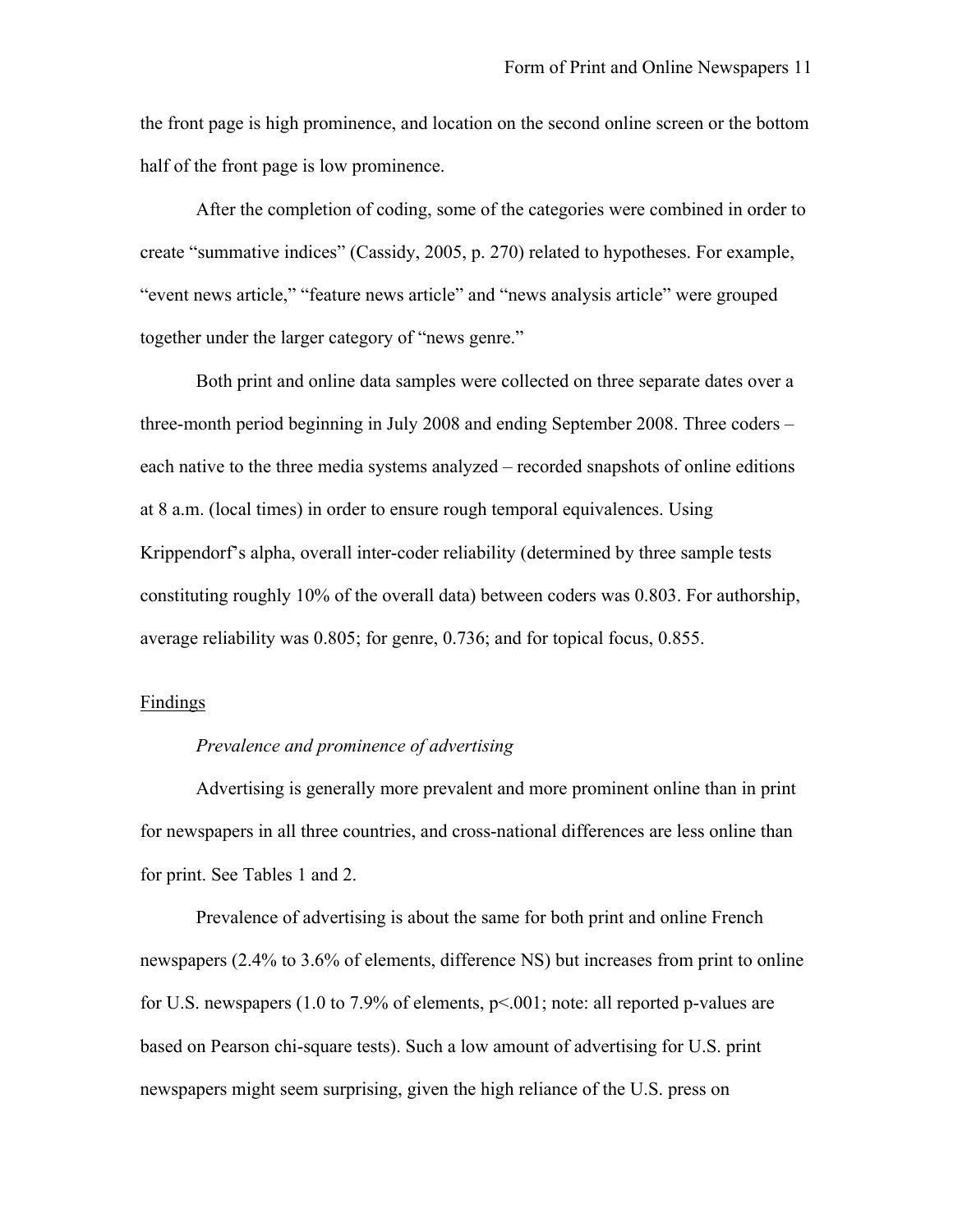advertising (Baker, 1994). However, U.S. newspapers have also traditionally maintained a strict separation of news from advertising on their front pages; clearly, a data set that included the entire print newspaper would yield much higher levels of advertising in the American sample. Danish newspapers, on the other hand, have more advertising in their print versions (12.9%) than in their online versions (5.2%,  $p<0.01$ ).

#### <Insert Table 1 here>

Prominence of advertising sharply increases from print to online for all three countries. Advertisements, when they do appear on the front pages of print newspapers, almost always appear in the bottom half: none of the U.S. print advertisements were high prominence (above the fold), versus just 12.9% in Denmark, and 25.0% in France. In their online versions, however, the majority of advertisements appear prominently, that is, in the "first screen capture" of the newspaper home page (p-values for within-nation print to online differences in "high prominence" follow in parentheses): 58.4% for the United States ( $p = .001$ ), 69.8% for Denmark ( $p < .001$ ), and 57.9% for France ( $p < .05$ ).

#### <Insert Table 2 here>

Moving from print to online, cross-national differences diminish in both prevalence and prominence of advertising. Due to a print-to-online increase in advertising in U.S. and French newspapers, and a decrease for Danish newspapers, the three country "high-low" percentage gap in advertising prevalence drops from 11.9 percentage points to 4.3 percentage points. Advertising shifts from being predominantly low prominence in print versions to being predominantly high prominence for online in all three countries, with the high-low percentage gap across the three countries diminishing from 25 percentage points (for print) to 11.9 percentage points (for online). This trend, however,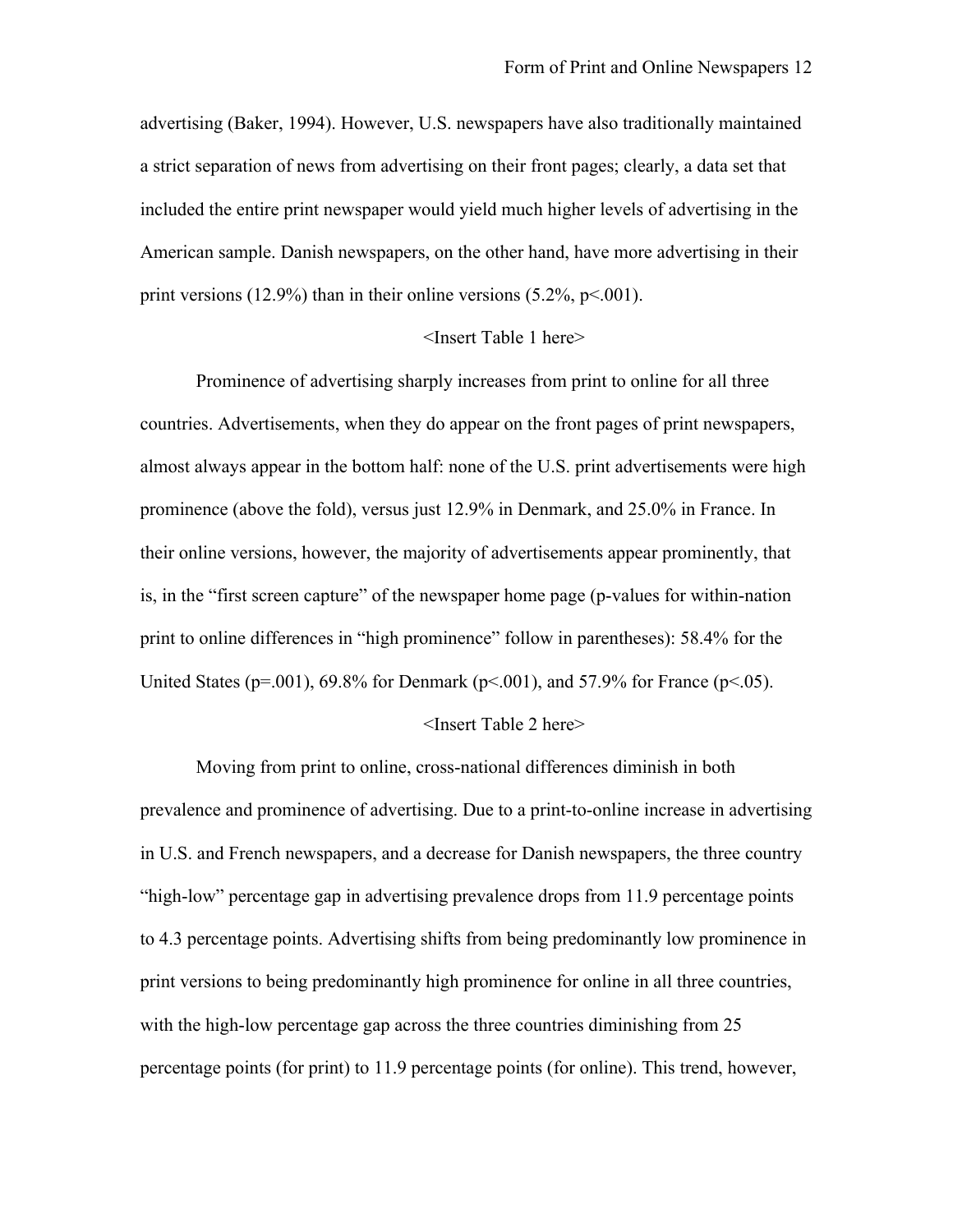cannot simply be described as "Americanization": while U.S. online newspapers include a slightly higher prevalence (raw percentage) of advertising than Danish ( $p<01$ ) and French online newspapers ( $p<0.001$ ), Danish and French online newspapers give as much prominence to advertising, when it does appear, as their U.S. counterparts (differences NS).

## *Mixing of News and Opinion*

Prevalence of opinion genres (official editorials, signed commentaries, and blogs) increases from print to online for U.S. newspapers (2.8% to 12%, p<.001), stays about the same for French newspapers (6.4% to 8.3%, difference NS), and decreases for Danish newspapers (7.1% to less than  $1\%$ ,  $p<.001$ ). Notably, the increase in opinion is most substantial for U.S. online newspapers, thus reversing the French relatively greater emphasis on opinion in print newspapers (U.S. versus French print and online differences both significant at  $p<01$ ). See Table 3.

#### <Insert Table 3 here>

Likewise, prominence of opinion increases from print to online for both U.S. and French newspapers: opinion displayed prominently (either in the top half of the newspaper page one, or the top screen save of the homepage) increased from 13.6% in print to  $65.6\%$  online for U.S. newspapers ( $p<001$ ), and from 18.8% to 47.7% for French newspapers  $(p<.01)$ . Again, the U.S. increase is such that its emphasis on opinion exceeds that of French newspapers online  $(p<0.01)$ . See Table 4.

#### <Insert Table 4 here>

On the other hand, opinion virtually disappears online for Danish newspapers: whereas signed commentaries and official editorials make up 7.1% of Danish page one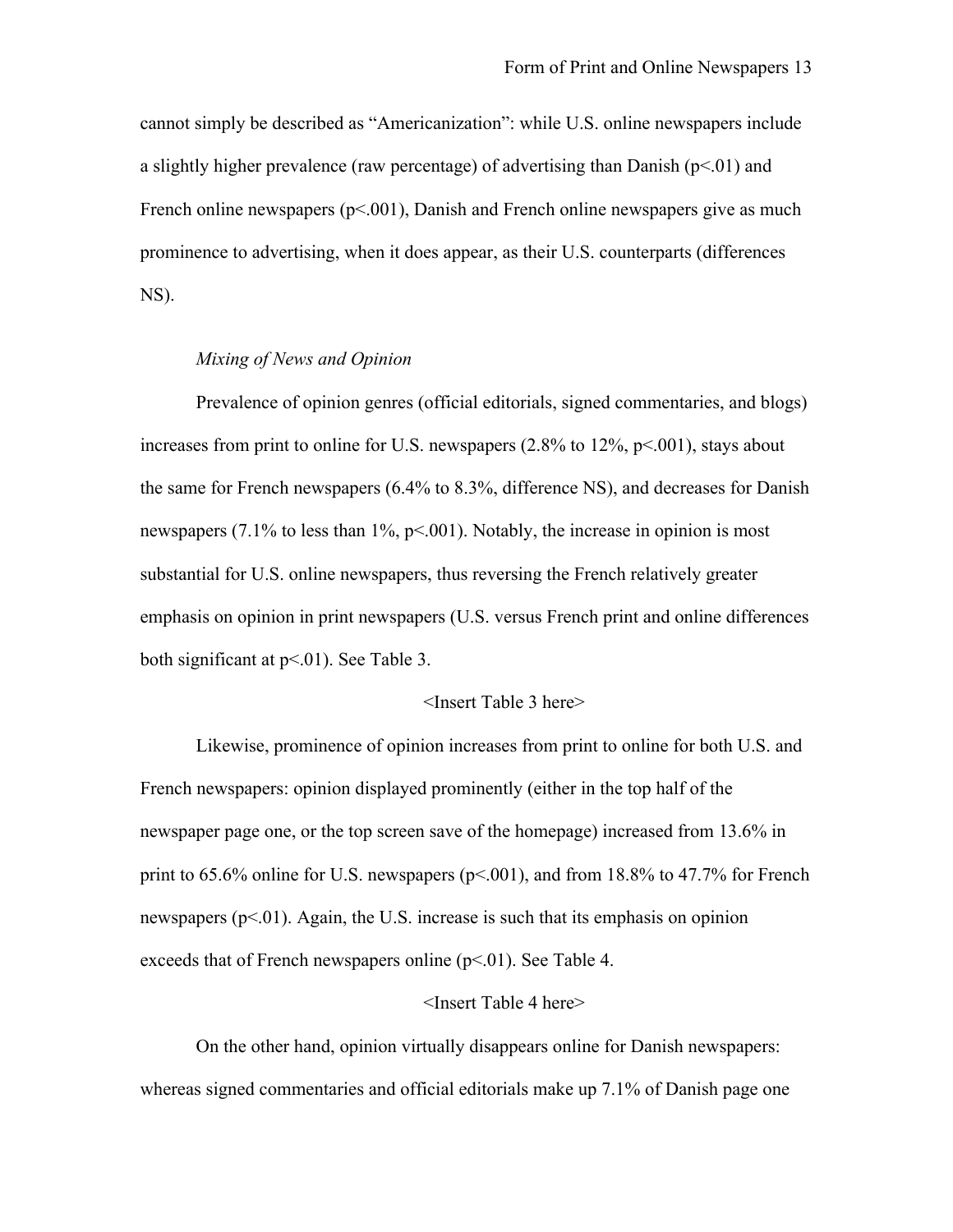print newspaper content, these disappear online and are far from supplanted by online blogs (just 0.2% of Danish online content). Likewise, Danish newspapers followed a contrary arc from French and U.S. newspapers in opinion prominence: whereas 64.7% of Danish opinion was "highly prominent" in the print versions, no opinion appeared in the top screen online  $(p<.05)$ .

Conversely, the prevalence of news decreases from print to online for U.S. (76.6% to 43.7% of all elements,  $p<0.01$ ) and French (50.6% to 44.2%,  $p<0.05$ ) newspapers, while holding steady for Danish newspapers (56.8% to 58.8%, difference NS). On the other hand, the news that is included online increases in prominence relative to the print versions for both U.S.  $(41.0\%$  to  $60.4\%$ ,  $p<.001$ ) and French (50.4% to 61.2%, p<.01) newspapers, while it does in fact decline (from  $73.7\%$  to  $37.8\%$ , p<.001) for Danish newspapers.

In sum, while French and U.S. newspapers seem to be at least moving in the same direction, though to differing degrees, in the shift from print to online – toward more opinion, more prominently displayed at the top of their websites, and less news – Danish newspapers are moving in precisely the opposite direction.

### *Presence and prominence of deliberative formats*

The amount of deliberative content stays the same or increases slightly from print to online for all three countries and there is a very slight convergence (from 8.8 percentage point high-low gap to 7.8 point high-low gap). In French newspapers, deliberative genres remain steady at 8.8% moving from print to online (differences with both Danish and U.S. print and online newspapers, p<.001). Deliberative genres increase very slightly from print to online for U.S. newspapers (from non-existent to 2.5%,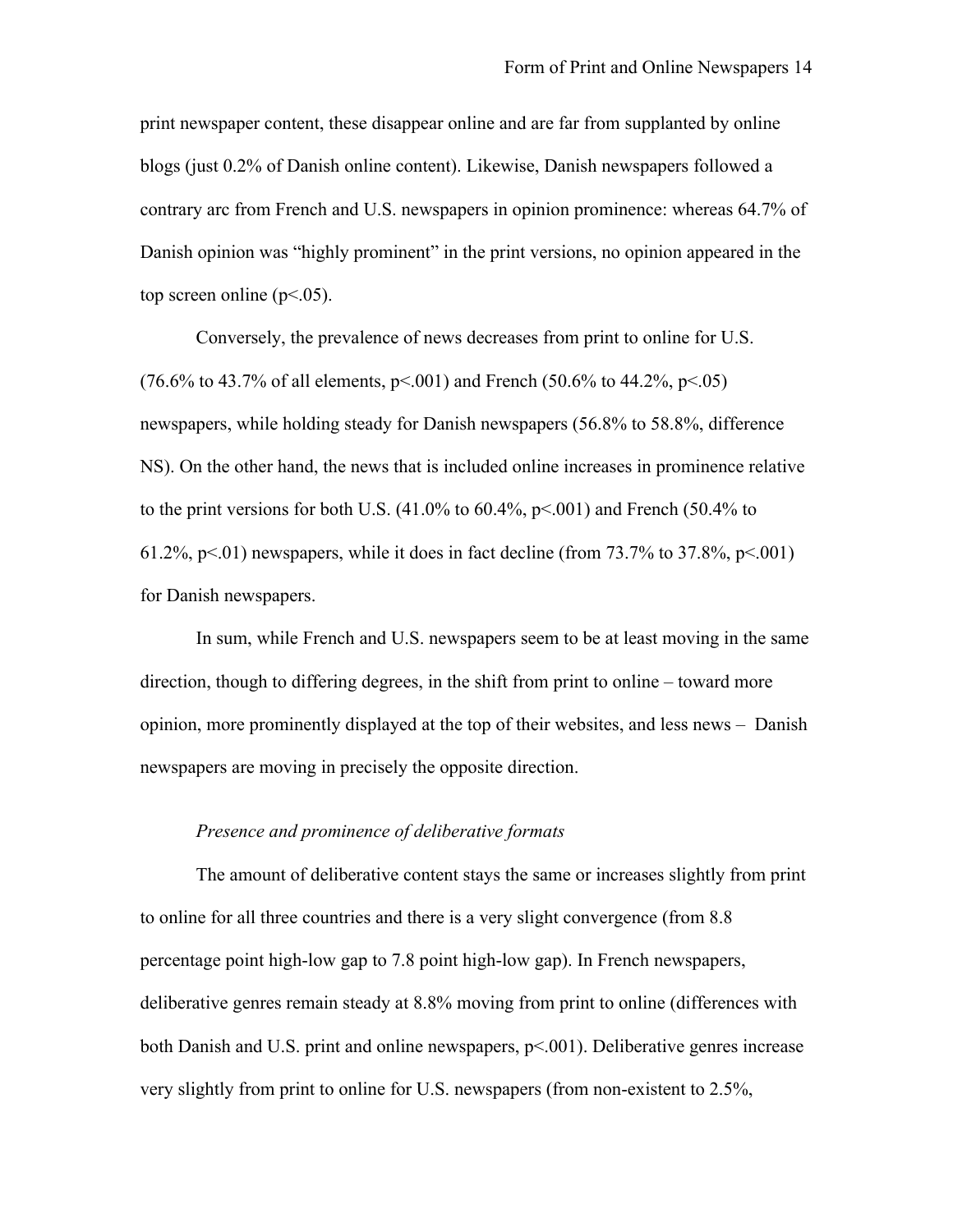$p<.001$ ) and stay about the same for Danish newspapers (1.2% in print versus 1.0% online, difference NS).

Deliberation also clearly increases in prominence from print to online for French newspapers (from 13.6% to 40.9%, p=.001), while decreasing for Danish newspapers  $(100\%$  to 33.3%, p<.05, but the prevalence in both print and online, as noted, is very small); since there is no deliberative content in U.S. print newspapers, the print to online increase in prominence simply reflects the increase in prevalence. Cross-nationally, there is no statistical difference in prominence of deliberative genres online. Our findings of a relatively low level of deliberative / interactive elements in Danish online newspapers confirm previous research on Scandinavian online media by Engebretsen (2006).

### *Non-journalistic voices*

Non-journalistic voices, especially non-affiliated individuals (for the most part readers, speaking through forums or chats), are more prevalent online than in print in both France and the United States while there is no change in Denmark. Similar to the findings about deliberation, non-journalistic voices are more likely to appear in French newspapers than their U.S. or Danish counterparts, a gap that overall even increases in the shift from print to online. See Table 5.

#### <Insert Table 5 here>

 To put these findings in context, it is important to emphasize that journalists are by far the dominant authorial voice in newspapers in all three countries. In their print and online versions, respectively, journalists are 99.2% and 95.6% of authors in U.S. newspapers, 98% and 97.6% in Danish newspapers, and 85.8% and 81.5% in French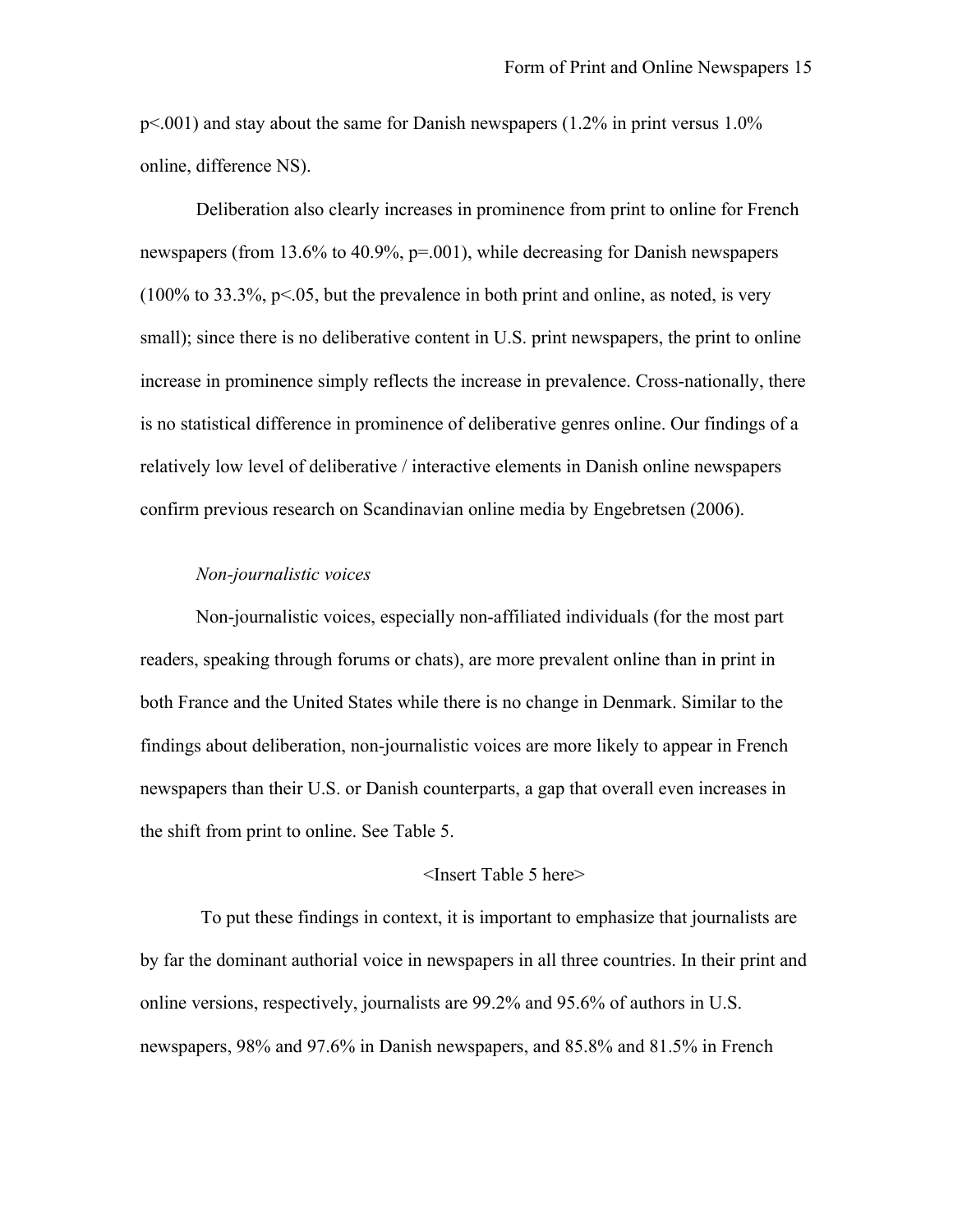newspapers (none of the within-country print-to-online differences are statistically significant).

In the shift from print to online, there is an increase in non-journalist institutional authors (expert, civil society, government, business, and labor) in U.S. newspapers (0.8% to 2.7%,  $p<.01$ ) while Danish (2.0% to 2.4%, NS) and French newspapers (5.7% to 3.8% percent, slight decline but difference NS) stay about the same. Thus, French print newspapers clearly give the most page one space to non-journalist institutional authors  $(p<.001$  versus U.S.,  $p<.05$  versus Denmark); however, the online cross-national differences are not statistically significant.

On the other hand, in France, the prevalence of non-affiliated individuals increases dramatically from print (8.5%) to online (nearly 15%), a significant increase  $(p<.01)$ , and the cross-national differences for both print and online with the U.S.  $(0\%$  in print, and 1.7% in online) and Denmark (0% for both print and online) are easily significant ( $p<001$ ). The prominence of these non-affiliated individuals also increases from print to online for French newspapers: while just 3% appear in the top half of the print newspapers,  $25%$  appear in the first screen of the internet home page ( $p<01$ , data not shown in tables).

A further online indicator of the range of voices is external linking practices, as measured by percentage of all links that go to an external website as opposed to a link within the newspapers' website. Using this measure, both French (6.9% linking to external websites) and Danish (5.8%) online newspapers go significantly further than U.S. newspapers  $(2.2\%)$  in incorporating diverse voices ( $p < 0.01$  for both French-U.S. and Danish-U.S. differences; data not shown in tables).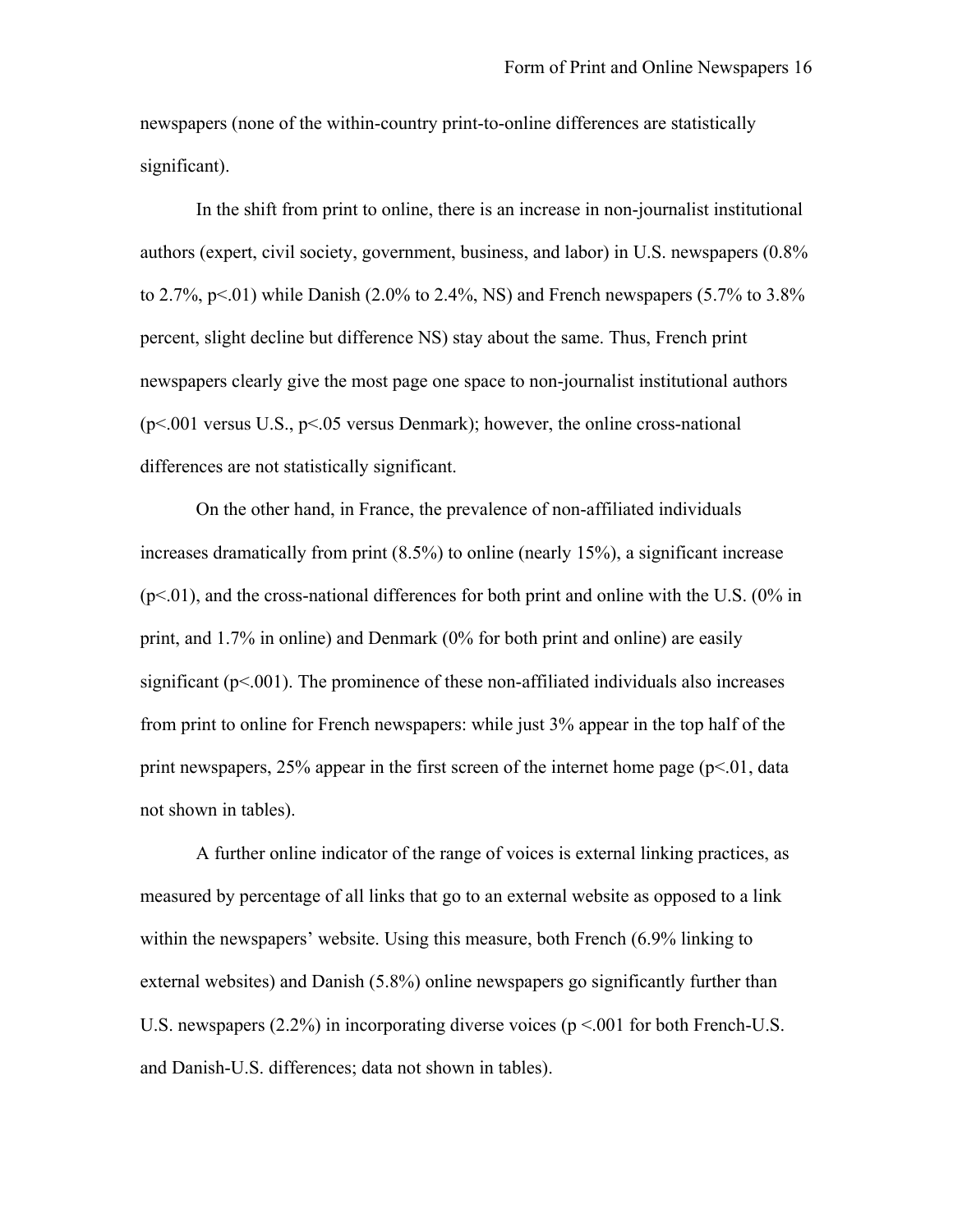### *Topical focus*

International and government news, for the most part, are less prevalent online than in print versions of newspapers in all three countries, while the prevalence, as well as prominence, of light news and crime and disaster news is for the most part higher online than in the print versions. See Tables 6 and 7.

#### <Insert Table 6 here>

International news declines from print to online in the U.S. (22.6% to 15.8%, p < 0.001), France (31.0% to 21.7%, p=.001), and Denmark (41.5% to 21.8%, p < 0.001), while government news drops slightly or is steady in the three countries. Light news (defined here as leisure, sports, weather, health and medicine, and arts and culture) increases print to online from 27.3% to 32.6% in U.S. newspapers ( $p<05$ ) and from 18.5% to 34.1% in Danish newspapers (p<.001), while staying virtually the same in French newspapers (25.9% print, and 26.8% online). Crime and disaster news are not major types of news for any of the newspapers, either print or online, but they increase slightly from print to online for French newspapers  $(0.5\% \text{ vs. } 2.6\% \text{, } p<.05)$ , remain about the same for Danish newspapers (4.4% vs. 7.2%, but difference NS), and decrease for U.S. newspapers  $(5.5\% \text{ vs. } 2.7\%, \text{ p} \le 0.01)$ .

#### <Insert Table 7 here>

Crime and disaster news increase in prominence from print to online in the United States (32.5% to 75%,  $p<0.001$ ) and perhaps in Denmark (11.1% to 42%,  $p=0.0073$ ), as does light news in the U.S. (from 20.6% to 55.1%, p<.001) and perhaps in France (from 34.7% to 45.0%, p=.088). While declining in overall prevalence from print to online, the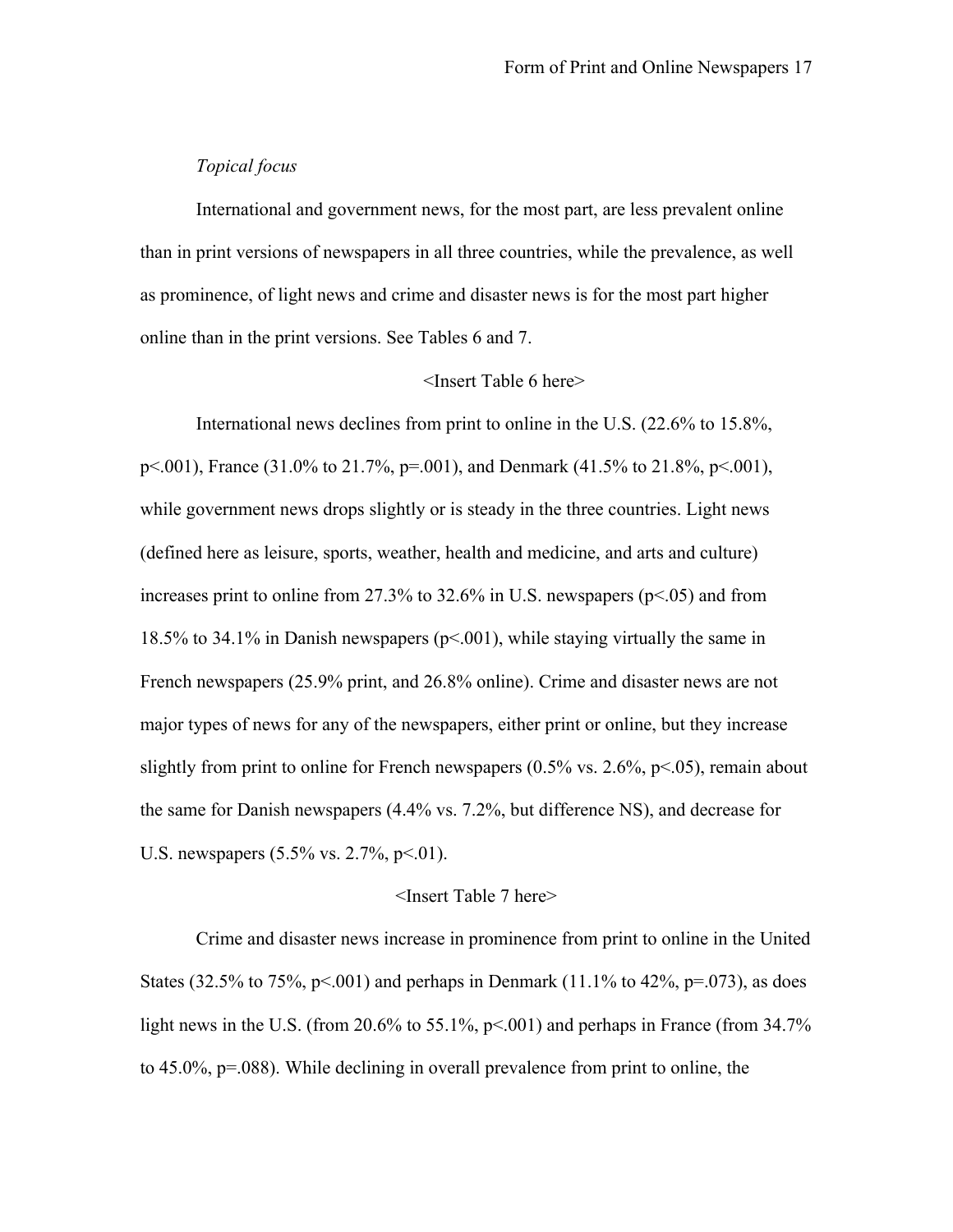prominence of international and government news remains relatively high in the U.S. and French online editions. In the U.S. sample, government news increases in prominence from print to online, with 63.4% of all such elements located in a position of high prominence, a 8.5 percentage point increase from the print edition  $(p<0.05)$ . In the French sample, international news increases in high prominence from print to online, from 50.4% to 68.6% ( $p<01$ ). Denmark, by contrast, shows significant print-to-online decreases in the prominence of international and government news (down 39.7 and 29.5 percentage points, respectively, both p<.001), as well as light news (down 47.8 percentage points, p<.001, though the overall prevalence of light news is up, as noted, considerably).

### Conclusion

The findings are rather surprising in a number of ways. Comparing online versus print versions of newspapers in our representatives of three distinct media systems, there are a number of areas of convergence, at least in the direction of change. Prominence of advertising is higher online than in print for newspapers in all three countries, thus indicating a shift toward a more commercialized model of journalism. At the same time, moving from print to online, there is a decline in the proportion of "news" (though not in Denmark), a steady amount or slight rise in the amount of deliberative content (interview transcripts, forums, chats) in all three countries, and an increase in the amount and prominence of opinion in the U.S. and perhaps in France (though, again, not in Denmark). Despite the global reach of online newspapers, international news is less prevalent online than in print. And news in general tends to be "lighter" (more sports, weather, leisure, etc.) and slightly more "sensationalistic" (more crime and disaster news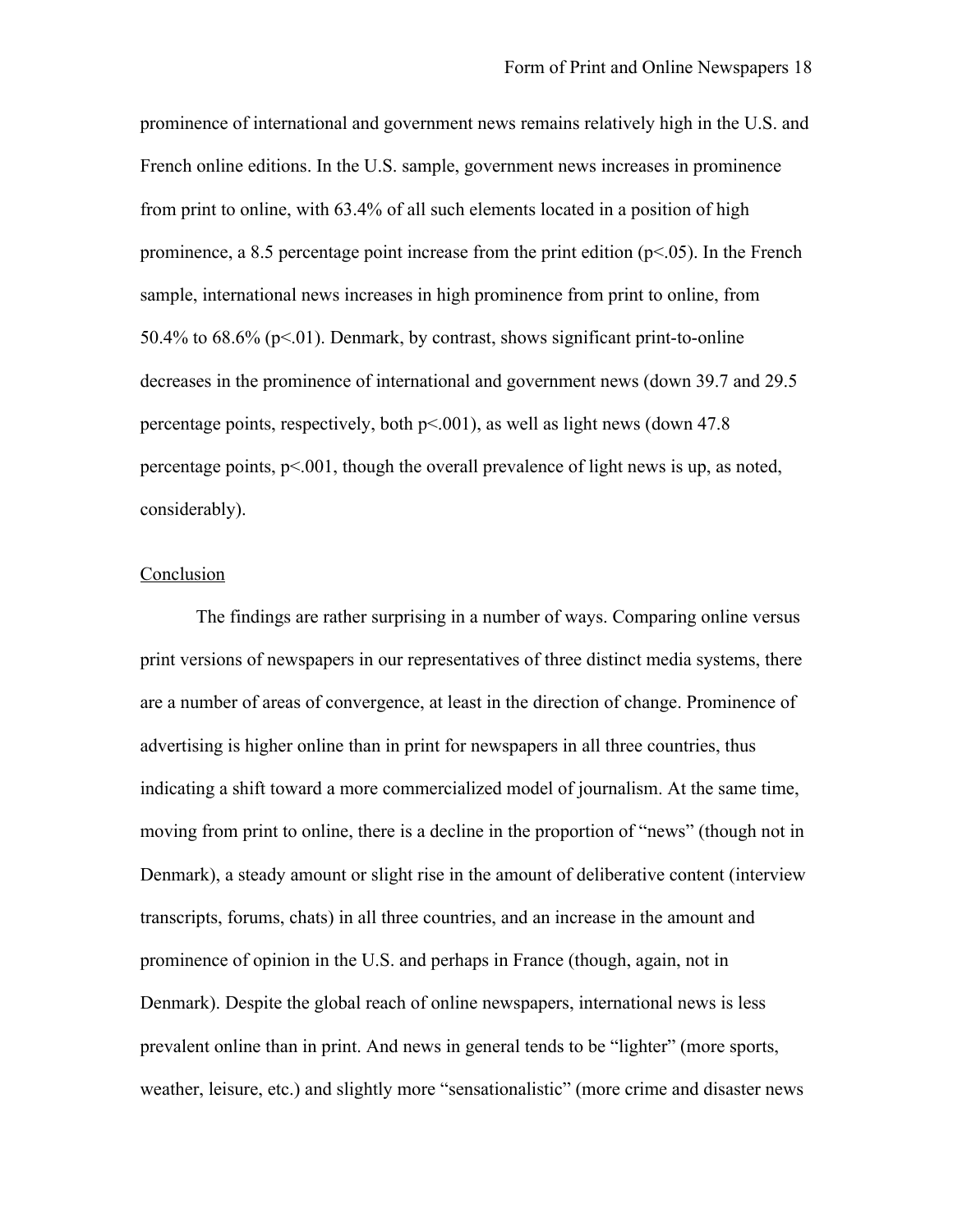in France and perhaps in Denmark, though not in the U.S.). Finally, non-journalistic authored content is higher online than in print in France and the U.S., while remaining steady in Denmark, though again, journalists are by far the dominant authorial voice both in print and online in all three countries.

In general, these findings paint a picture of online news, across media systems, simultaneously becoming more commercialized and more localized and lighter in its orientation toward news, while at the same time opening up (if only slightly) toward a more deliberative, opinion-oriented, and non-journalist controlled approach to news. Thus, there is evidence to provide partial support for both hypotheses 2 and 3.

Another surprise is that while French print newspapers are more likely to include opinion articles on their front pages than their U.S. counterparts, online one finds exactly the opposite pattern. In other words, online, it is the U.S. newspapers that put opinion front and center more than the French newspapers. However, unlike the Danish newspapers, French and U.S. newspapers are clearly moving in the same direction in placing a greater emphasis on opinion than news online.

At the same time, French online newspapers are more likely than U.S. newspapers (and Danish newspapers) to feature deliberative formats and more likely to make room for non-journalistic authorial voices. This finding forces us to qualify any strong affirmation of Hypothesis #3's claim that internet technology facilitates interactive debate and access to non-journalist produced content: how the internet is deployed evidently depends crucially on social, political, and cultural factors linked to distinct media systems, thus supporting Hypothesis 1.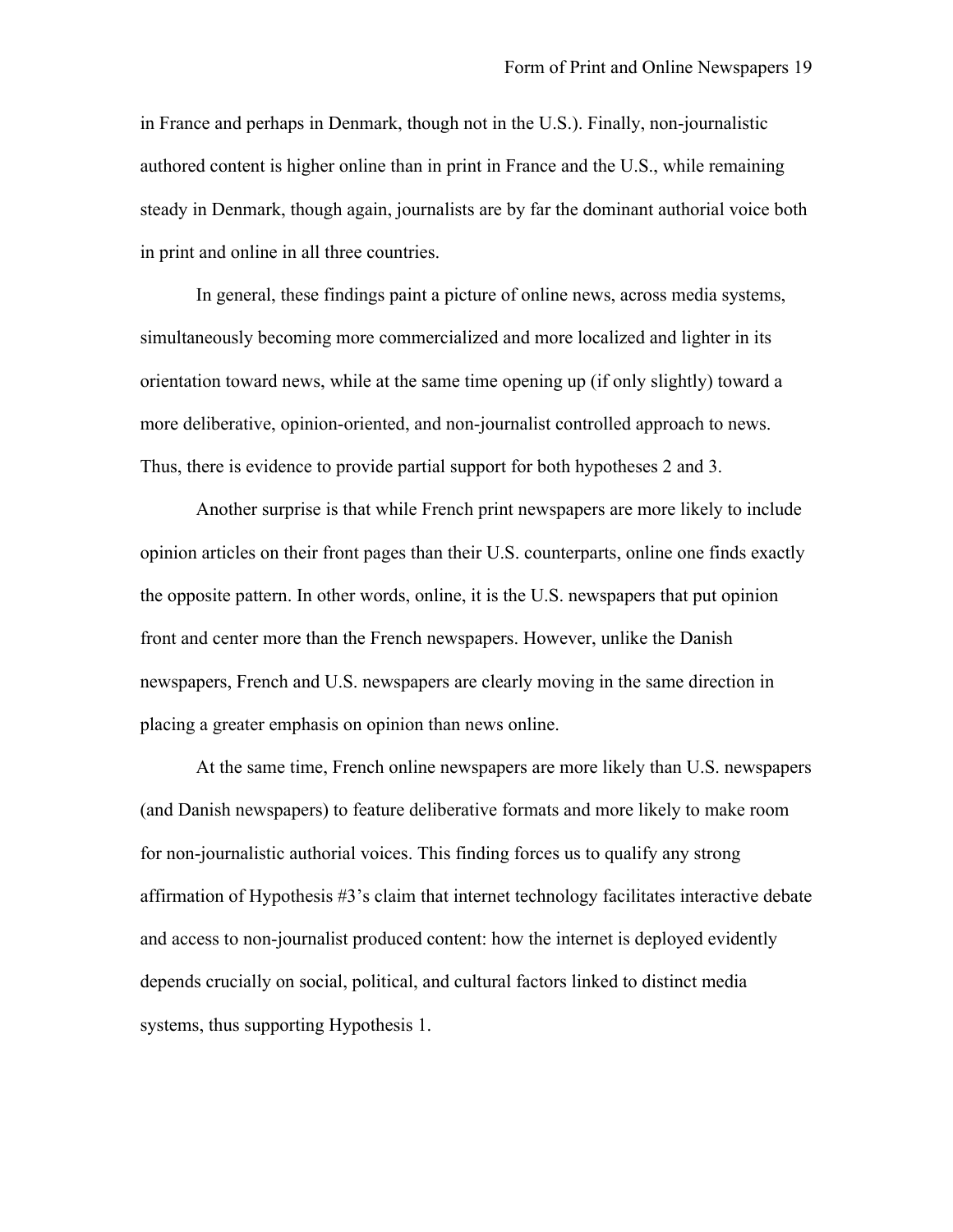Our findings concerning the Danish case may be the most surprising. Whereas French and U.S. newspapers have more opinion and less news online than in print, Danish newspapers have less opinion and the same amount of news online as in print. In general, our findings do not support the hypothesis that Danish newspapers – in print or online – will be a hybrid of the U.S. and French models. Rather, the emphasis on news and information (including crime and disaster and light news) seems to be stronger in Denmark than in either France or the United States. More research is required to understand this Danish particularity and to give it a larger theoretical form within the existing literature, which has tended rather to portray the U.S. media as exceptional in their emphasis on information and news. At the same time, differences should not be overstated. News is dominant in the online newspapers in all three countries. Likewise, while opinion and deliberation are relatively less prevalent in the first few "screens" of the Danish newspaper websites, a thorough analysis of all website content might produce different findings. Contingent business strategies may also be at work, as for example in the recent announcements from both *Berlingske Tidende* and *Politiken* that they will make their print versions "harder" with more political news, analysis, commentary, and interviews (thus perhaps further differentiating Danish print newspapers from U.S. print newspapers) and their online versions "softer" with more light news and entertainment.

Incorporating more parts of the day into the existing research framework would strengthen the data we present here. Our data was collected at 8 a.m. (all times local); additional data collections at afternoon and evening points would flush out the ways in which the forms of news change throughout the day. Additionally, our project captured important data from the front pages of both print and online editions; here again, a larger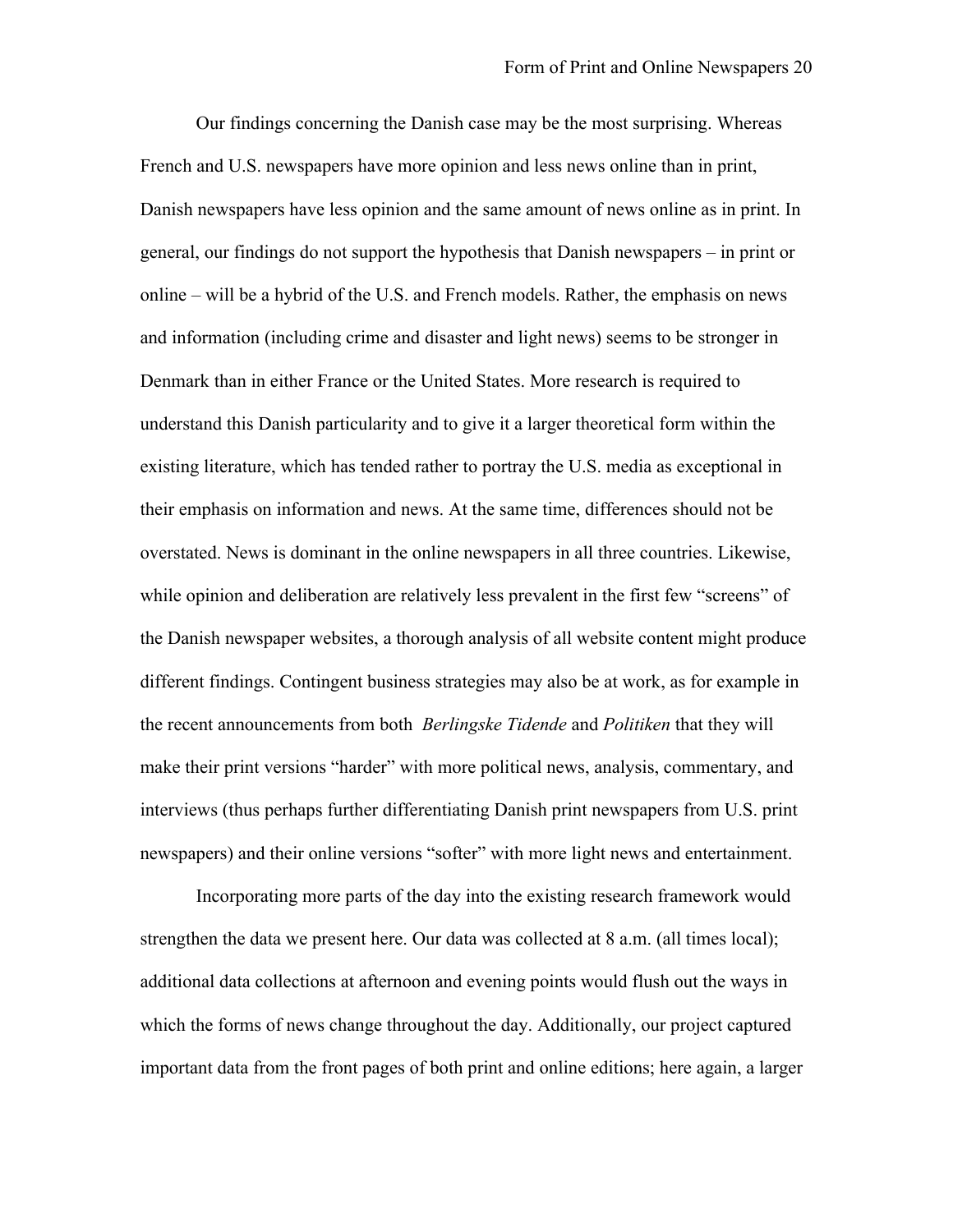scope of content presentation "behind" and "beyond" the front pages and home pages might lead to the discovery of further similarities and differences. Lastly, we call attention to the potential for linking studies of news forms with ongoing research of their content (e.g., rational/critical and inclusive properties of texts and images), in order to make sense of the relationship between the two.

In concluding, it should be noted that the form of online news itself continues to be at least partially in formation, especially in relation to the more established forms of its print counterpart. Since the research was completed in the summer and early autumn of 2008, many of the online editions in this study have continued experimenting with new forms of presentation. For example, the *New York Times*, which was found in this study to have very external links has since the time of our data collection unveiled a new "Extra" home page feature, which provides a wide variety of external links, including to the *Washington Post* and *Los Angeles Times*, as well as diverse alternative media and civil society websites. We thus hope that our findings will serve both as a historical snapshot of print and online agenda-setting newspapers in three different media systems and as a template and encouragement for continued empirical research, in order to track the development of online news' various forms.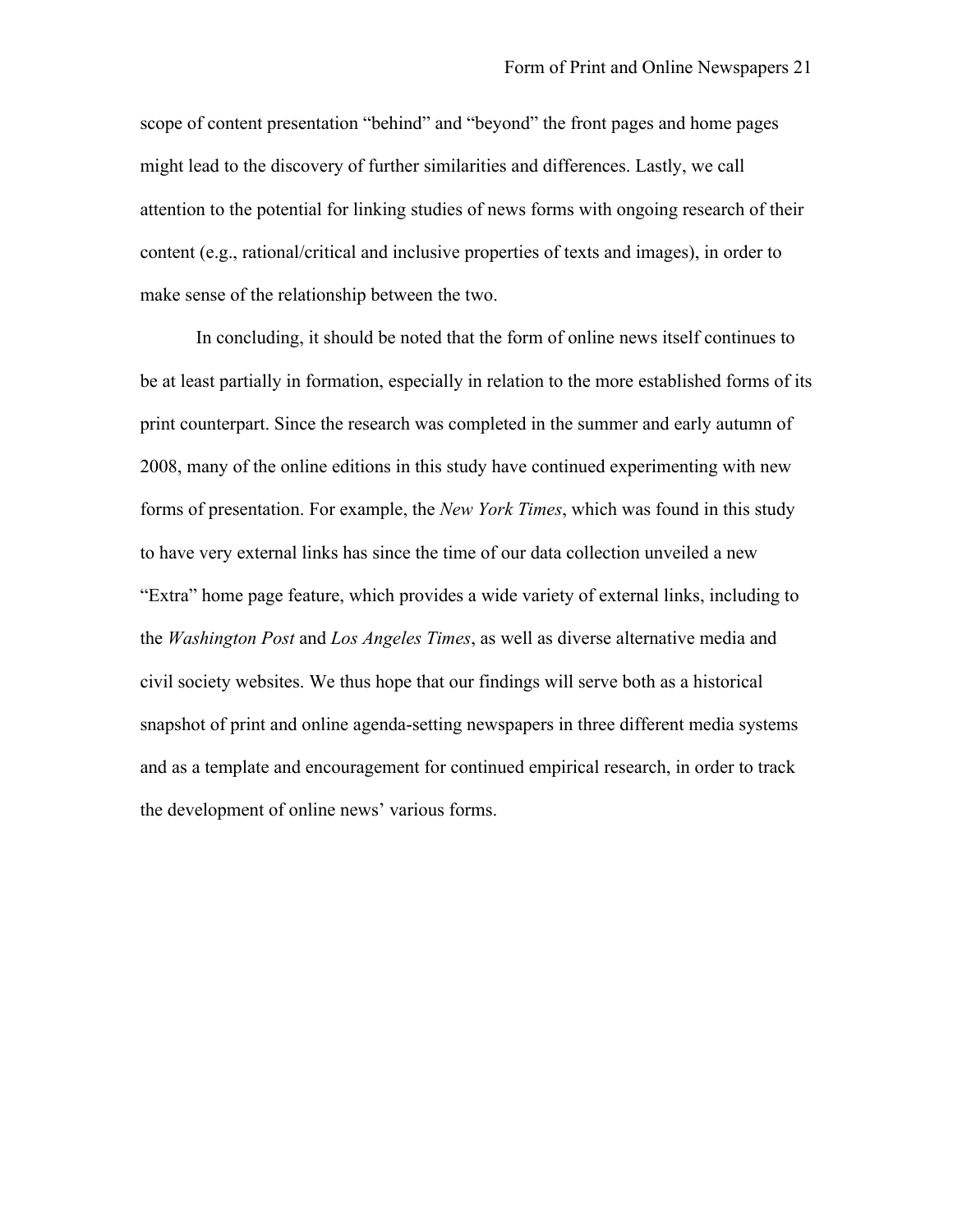#### References

Albert, P. (2004). *La Presse française* Paris: La documentation française.

Baker, C.E. (1994). *Advertising and a Democratic Press*. Princeton, NJ: Princeton University Press.

Barnhurst, K.G. & Nerone, J. (2001). *The Form of News.* New York: The Guilford Press.

- Barnhurst, K.G. (2002). News Geography & Monopoly: the form of reports on U.S. newspaper internet sites. *Journalism Studies*, 3(4), 477-489.
- Bertrand, J-C. (1995). Strange Media, Getting Less So. *Media Studies Journal*, 9(4), 99- 108.
- Boczkowski, P.J. (2004). *Digitizing the News: Innovation in Online Newspapers*. Cambridge, MA: The MIT Press.
- Boczkowski, P.J. & de Santos, M. (2007). When More Media Equals Less News: Patterns of Content Homogenization in Argentina's Leading Print and Online Newspapers. *Political Communication*, 24, 1-14.
- Cassidy, W. (2005). Variations on a theme? The professional role conceptions of print and online newspaper journalists. *Journalism & Mass Communication Quarterly*, 82, 264-280.
- Cohen, E. (2002). Online journalism as market-driven journalism. *Journal of Broadcasting and Electronic Media*, 46, 532-548.

Deuze, M. (2003). The web and its journalisms. *New Media & Society*, 5(2), 203-230.

Engebretsen, M. (2006). Shallow and Static or Deep and Dynamic? Studying the State of Online Journalism in Scandinavia. *Nordicom Review*, 27(1), 3-16.

Esser, F. (1999). 'Tabloidization' of News: A Comparative Analysis of Anglo-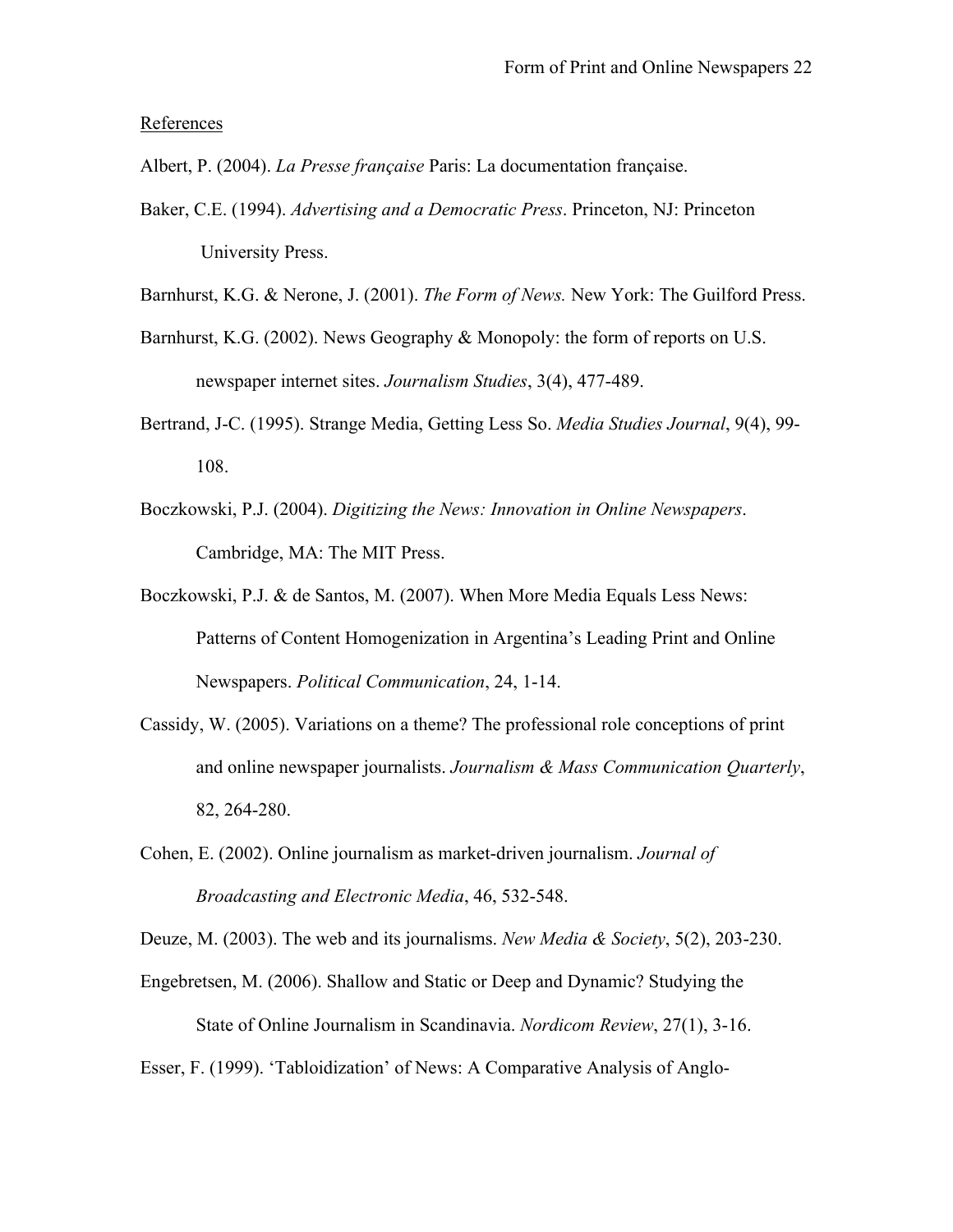American and German Press Journalism. *European Journal of Communication*, 14(3), 291-324.

Fenton, N. (Ed.) (2009). *New Media, Old News*. London: Sage.

- Ferree, M.M., Gamson, W.A., Gerhards, J., & Rucht, D. (2002). *Shaping Abortion Discourse*. Cambridge: Cambridge University Press.
- Hallin, D., & Mancini, P. (2004). *Comparing Media Systems.* Cambridge, UK: Cambridge University Press.

Kovach, B., & Rosenstiel, T. (2001). *The Elements of Journalism*. New York: Crown.

Kraidy, M. (2005). *Hybridity, or the Cultural Logic of Globalization.* Philadelphia: Temple University Press.

McChesney, R. (2000). *Rich Media, Poor Democracy*. New York: The New Press.

Meyrowitz, J. (1994). Medium Theory. In Crowley, D. & Mitchell, D. (Eds.) *Communication Theory Today*. Stanford, CA: Stanford University Press.

- Reese, S. & Rutigliano, L. (2004). On-line news and the changing national audience: A cross-national perspective. Paper for Internet, Culture, and Society Conference, University of Texas at Austin, Nov. 18-20.
- Singer, J.B. (2003). Who are these guys? The online challenge to the notion of journalistic professionalism. *Journalism*, 4(2), 139-163.

Søllinge, J.D. (1999). Danish Newspapers. *Nordicom Review*, 20(1), 31-76.

Strömbäck, J. & Dimitrova, D.V. (2006). Political and Media Systems Matter: A Comparison of Election News Coverage in Sweden and the United States. *Press/Politics*, 11(4), 131-147.

Thurman, N. (2007). The globalization of journalism online: A transatlantic study of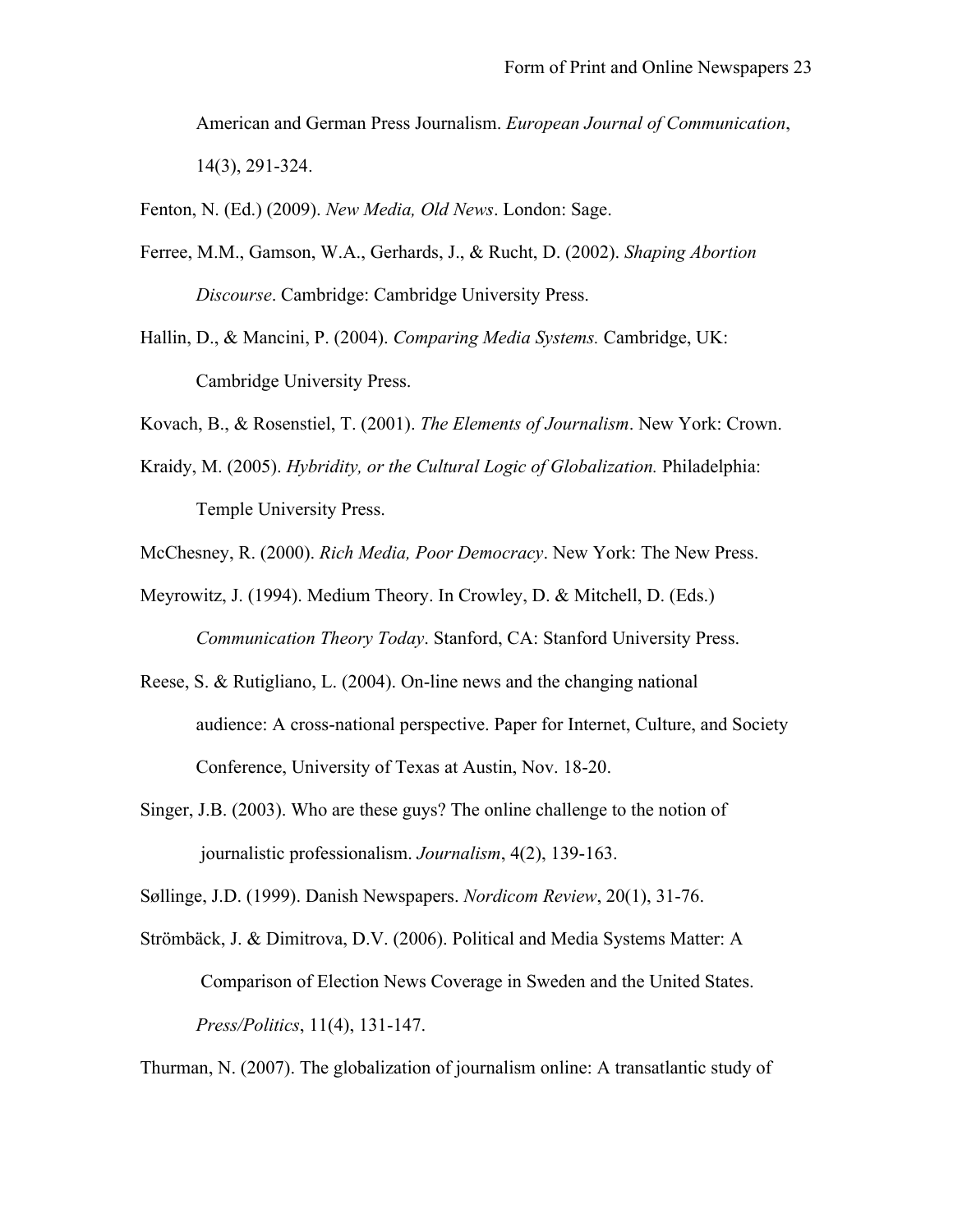news websites and their international readers. *Journalism*, 8(3), 285-307.

- Van der Wurff, R. (2005). Impacts of the Internet on Newspapers in Europe: Conclusions. *Gazette*, 67(1), 107-120.
- Weaver, D.H., Beam, R.A., Brownlee, B.J., Voakes, P.S., & Wilhoit, G.C. (2007). *The American Journalist in the 21st Century*. Mahwah, NJ; Lawrence Erlbaum.

Wessler, H. (2008). Investigating Deliberativeness Comparatively. *Political Communication*, 25, 1-22.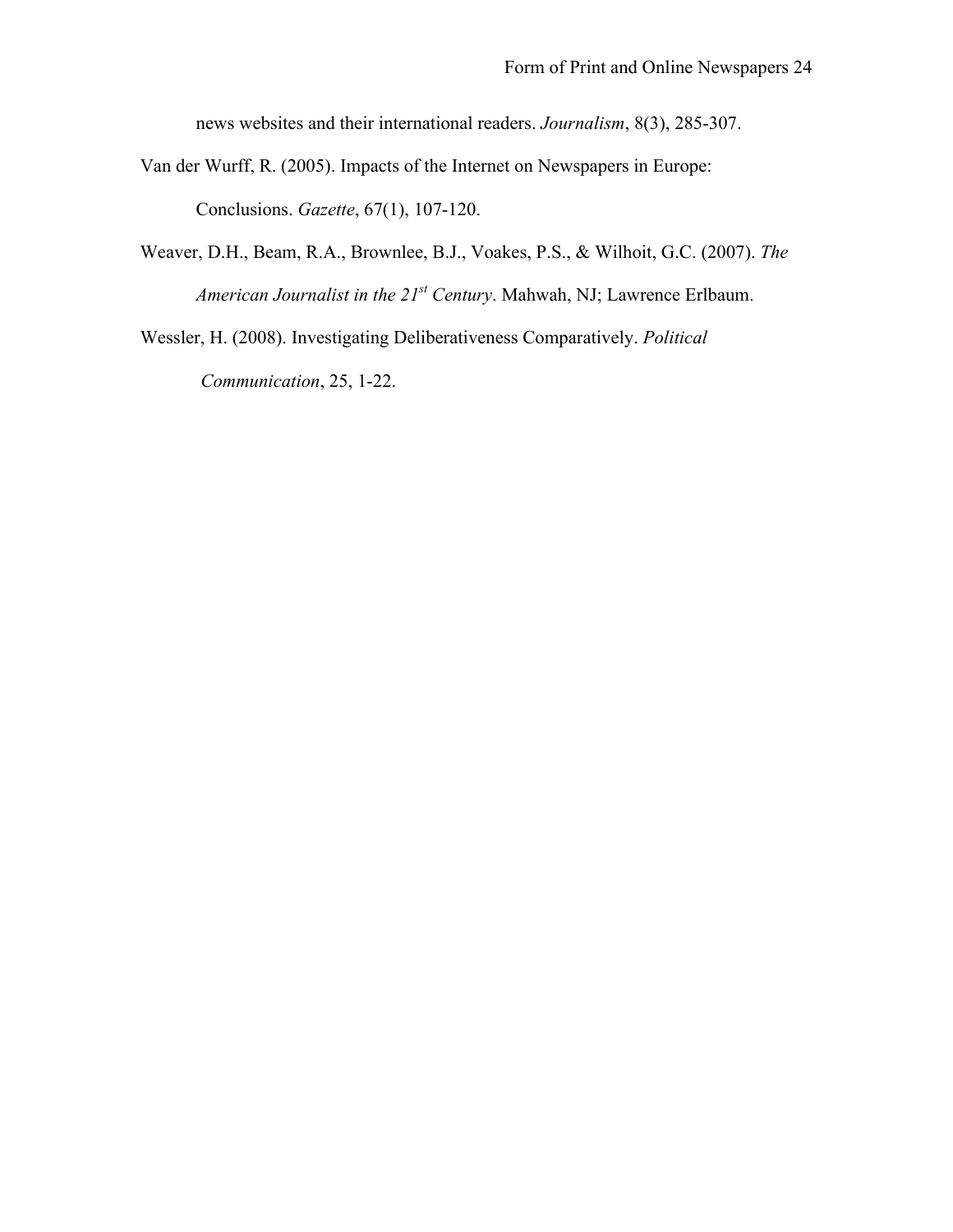## Tables

## Table 1

## Prevalence of advertising elements by country: print vs. online

| Country              |               | Print |               | Online | Difference          |
|----------------------|---------------|-------|---------------|--------|---------------------|
|                      | $\frac{0}{0}$ | N     | $\frac{0}{0}$ | N      | (Percentage Points) |
| <b>United States</b> | $1.0\%$       | 781   | 7.9%          | 1281   | $+6.9***$           |
| Denmark              | 12.9%         | 241   | $5.2\%$       | 1203   | $-7.7***$           |
| France               | 2.4%          | 498   | $3.6\%$       | 1056   | $+1.2$              |

*Percentages account for amount of advertising elements in relation to total number of elements in the print or online editions; Pearson's chi square test: p<.05\*, p<.01\*\*, p<.001\*\*\**

## Table 2

High prominence of advertising elements by country, print and online

| Country              | Print         |    |               | Online |              |  |
|----------------------|---------------|----|---------------|--------|--------------|--|
|                      | $\frac{0}{0}$ | N  | $\frac{0}{0}$ | N      | (Percentage) |  |
|                      |               |    |               |        | Points)      |  |
| <b>United States</b> | $0\%$         | 8  | 58.4%         | 101    | $+58.4***$   |  |
| Denmark              | 12.9%         | 31 | 69.8%         | 63     | $+56.9$ ***  |  |
| France               | 25.0%         | 12 | 57.9%         | 38     | $+32.9*$     |  |

*Pearson's chi square test: p<.05\*, p<.01\*\*, p<.001\*\*\**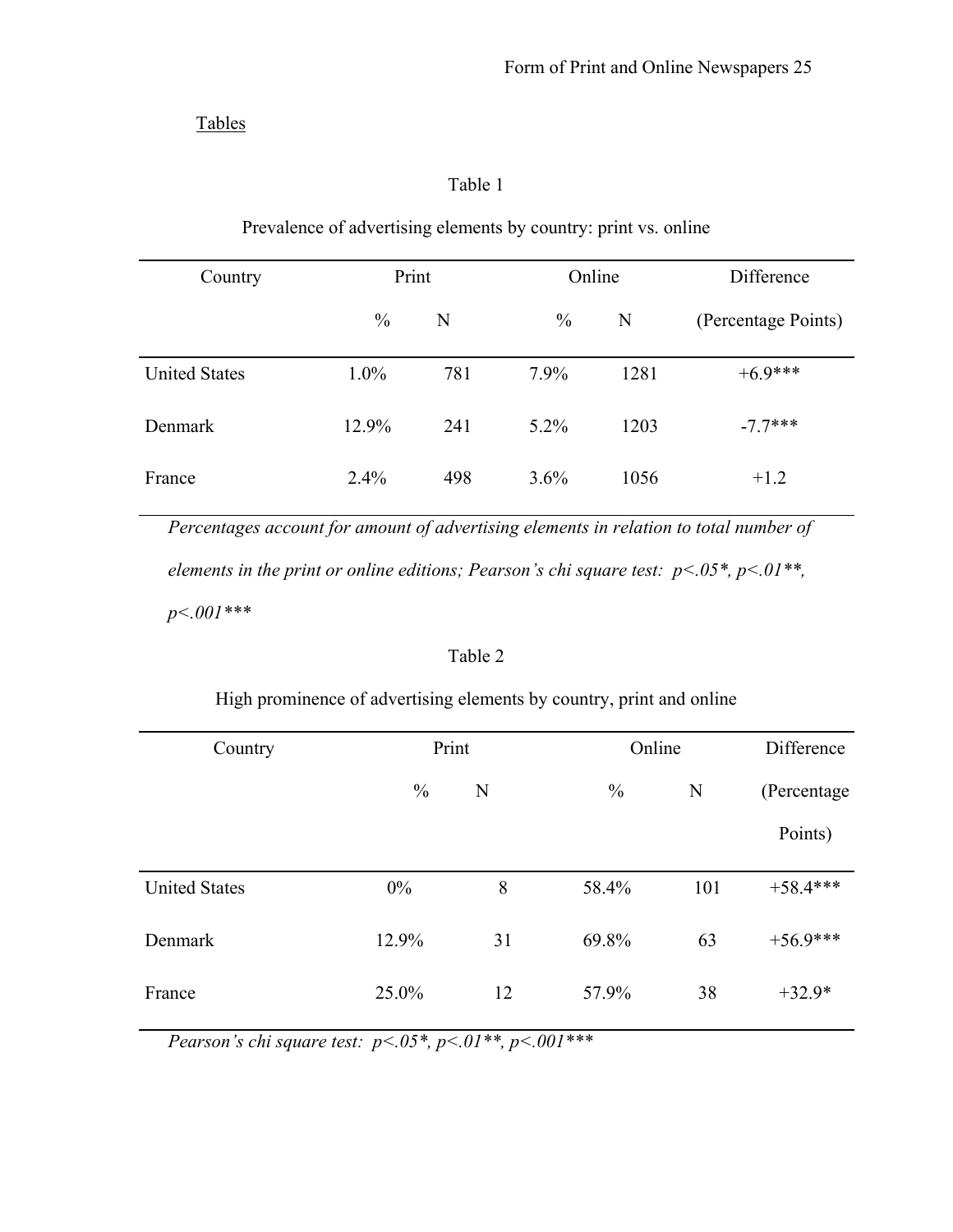## Table 3

| Country              | Genre        | Print         |           | Online        |             | Difference       |
|----------------------|--------------|---------------|-----------|---------------|-------------|------------------|
|                      |              | $\frac{0}{0}$ | ${\bf N}$ | $\frac{0}{0}$ | $\mathbf N$ | (Percentage      |
|                      |              |               |           |               |             | Points)          |
|                      | <b>News</b>  | 76.6%         | 781       | 43.7%         | 1281        | $-32.9***$       |
| <b>United States</b> | Opinion      | 2.8%          | --        | 12.0%         |             | $+9.2$ ***       |
|                      | Deliberation | $0.0\%$       |           | 2.5%          |             | $+2.5***$        |
|                      | <b>News</b>  | 56.8%         | 241       | 58.8%         | 1203        | $+2.0$           |
| Denmark              | Opinion      | 7.1%          |           | 0.2%          |             | $-6.9***$        |
|                      | Deliberation | 1.2%          |           | 1.0%          |             | $-0.2$           |
|                      | <b>News</b>  | 50.6%         | 498       | 44.2%         | 1056        | $-6.4*$          |
| France               | Opinion      | 6.4%          | --        | 8.3%          |             | $+1.9$           |
|                      | Deliberation | 8.8%          |           | 8.8%          |             | $\boldsymbol{0}$ |

## Prevalence of genres by country, print and online

*News genre includes event and feature news articles and news analyses; opinion includes signed opinion essays, official newspaper editorials and blogs; deliberation includes interview transcripts, polls, online chats, and forums. Pearson's chi square test: p<.05\*, p<.01\*\*, p<.001\*\*\**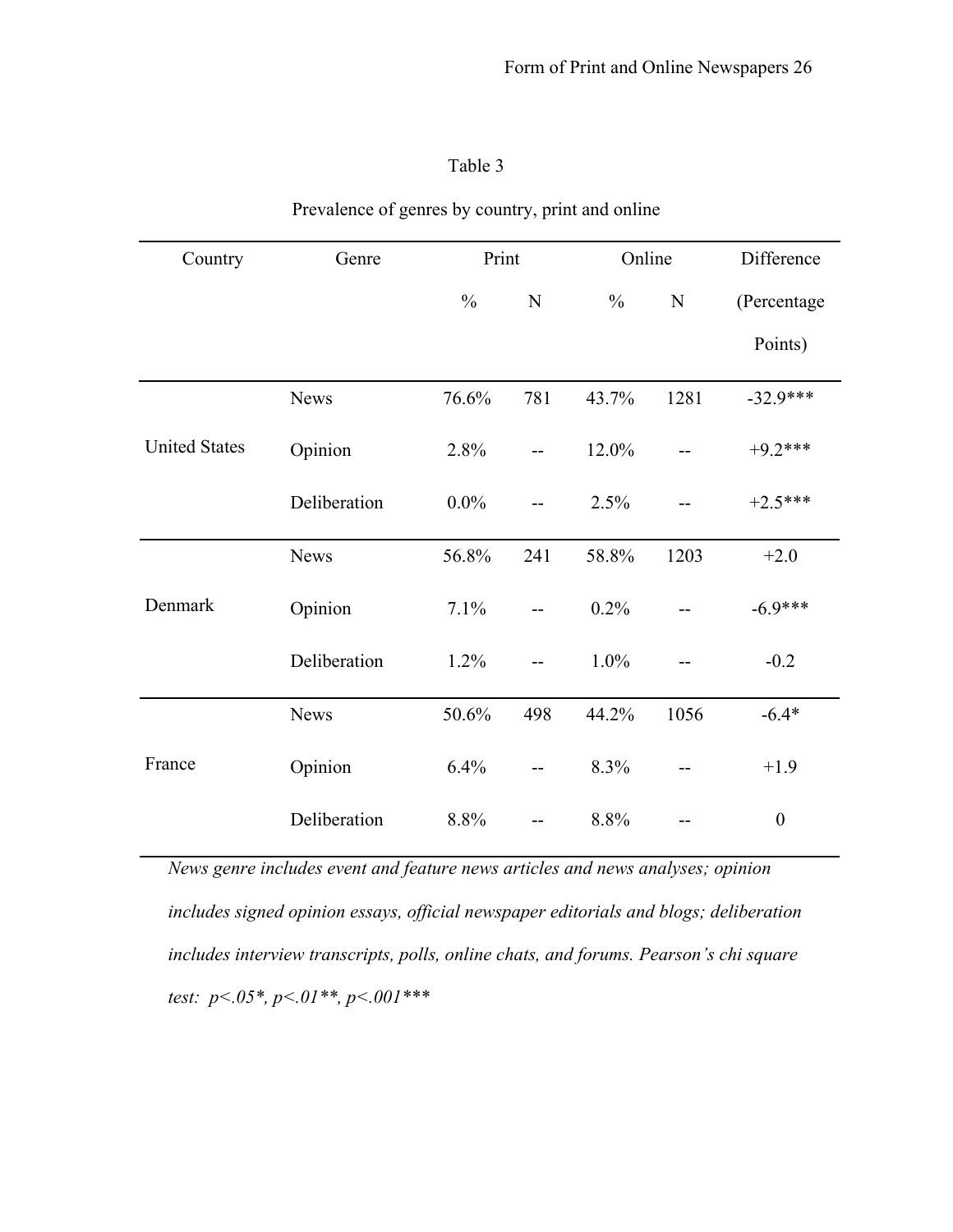Form of Print and Online Newspapers 27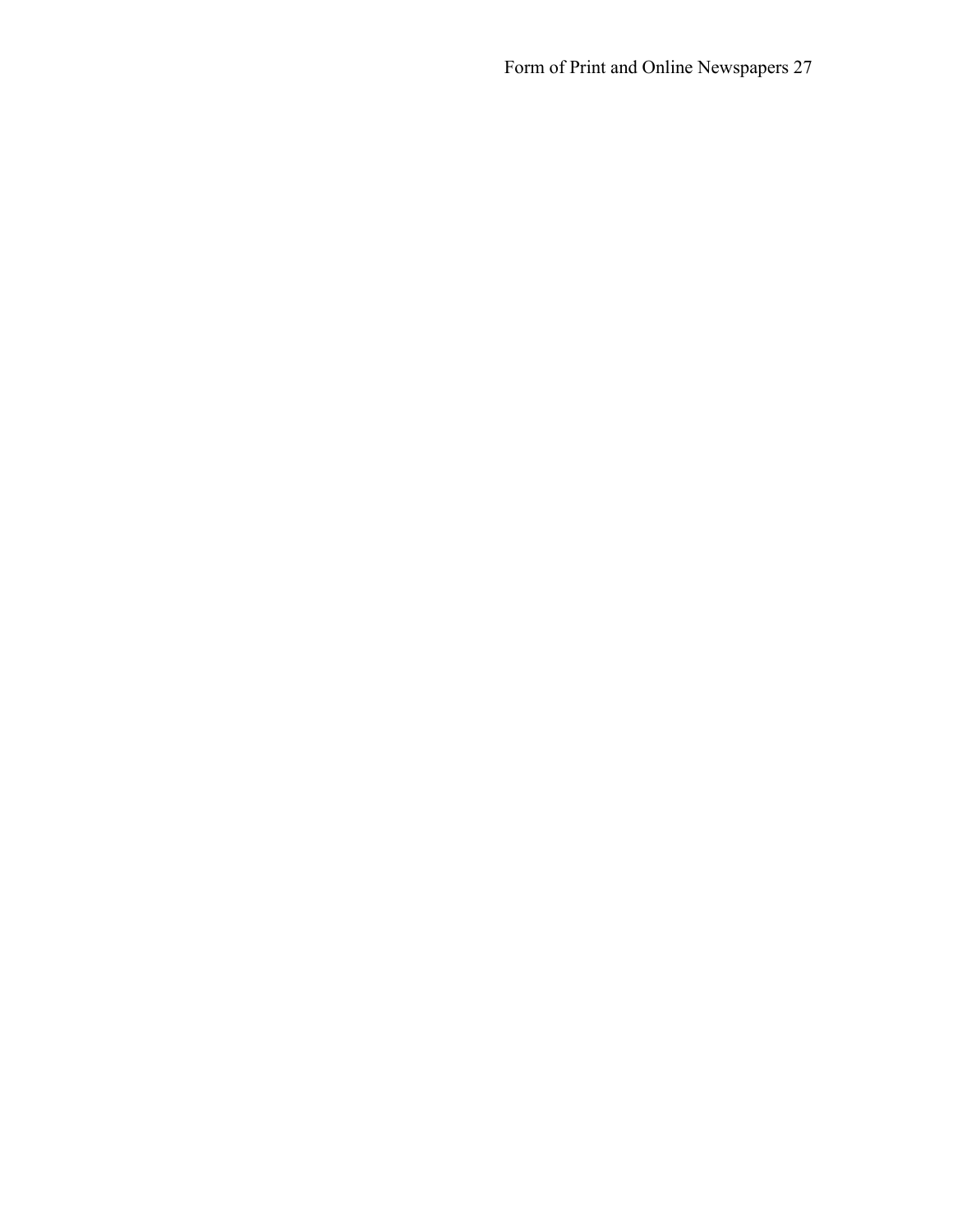## Table 4

| Country              | Genre        | Print         |                  | Online        |                | Difference  |
|----------------------|--------------|---------------|------------------|---------------|----------------|-------------|
|                      |              | $\frac{0}{0}$ | ${\bf N}$        | $\frac{0}{0}$ | ${\bf N}$      | (Percentage |
|                      |              |               |                  |               |                | Points)     |
|                      | <b>News</b>  | 41.0%         | 598              | 60.4%         | 560            | $+19.4***$  |
| <b>United States</b> | Opinion      | 13.6%         | 22               | 65.6%         | 154            | $+52.0***$  |
|                      | Deliberation | $0\%$         | $\boldsymbol{0}$ | 56.3%         | 32             | $+56.3$     |
|                      | <b>News</b>  | 73.7%         | 137              | 37.8%         | 707            | $-35.9***$  |
| Denmark              | Opinion      | 64.7%         | 17               | $0\%$         | $\overline{3}$ | $-64.7*$    |
|                      | Deliberation | 100%          | $\overline{3}$   | 33.3%         | 12             | $-66.7*$    |
|                      | <b>News</b>  | 50.4%         | 252              | 61.2%         | 467            | $+10.8**$   |
| France               | Opinion      | 18.8%         | 32               | 47.7%         | 88             | $+28.9**$   |
|                      | Deliberation | 13.6%         | 44               | 40.9%         | 93             | $+27.3***$  |

# High prominence of genres by country, print and online

*Pearson's chi square test: p<.05\*, p<.01\*\*, p<.001\*\*\**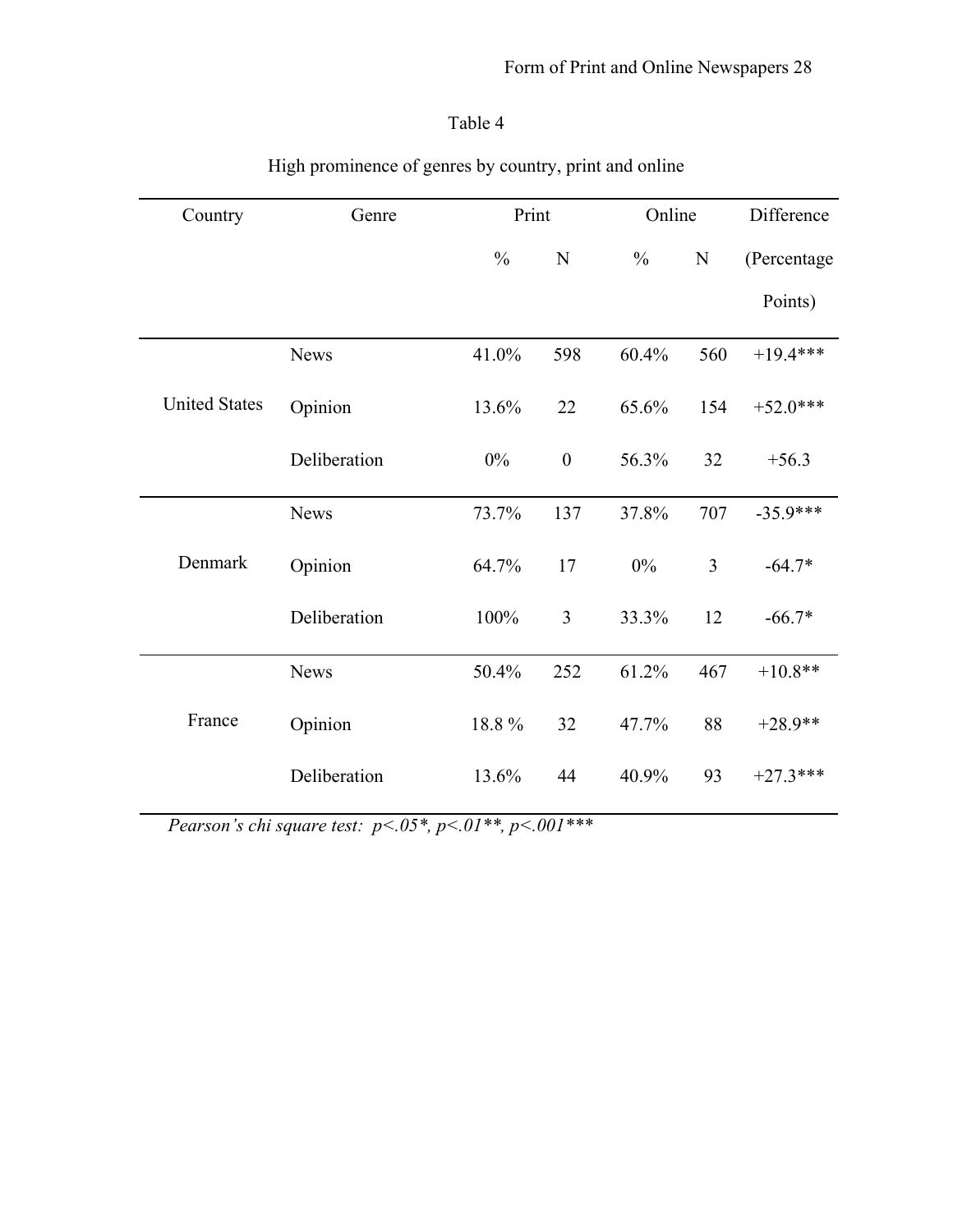| anie |  |
|------|--|
|      |  |

| Country | Author                  | Print         |           | Online        |              | Difference       |
|---------|-------------------------|---------------|-----------|---------------|--------------|------------------|
|         |                         | $\frac{0}{0}$ | ${\bf N}$ | $\frac{0}{0}$ | ${\bf N}$    | (Percentage      |
|         |                         |               |           |               |              | Pts.)            |
|         | Journalist              | 99.2%         | 722       | 95.6% 1004    |              | $-3.6$           |
| U.S.    | Non-Journalist organiz. | $0.8\%$       |           | $2.7\%$       | $-$          | $+1.9**$         |
|         | Non-Affiliated          | $0.0\%$       |           | $1.7\%$       |              | $+1.7***$        |
|         | Journalist              | 98.0%         | 202       | 97.6% 1124    |              | $-0.4$           |
| Denmark | Non-Journalist organiz. | $2.0\%$       |           | 2.4%          | --           | $+0.4$           |
|         | Non-Affiliated          | $0.0\%$       |           | $0.0\%$       | $\mathbf{u}$ | $\boldsymbol{0}$ |
|         | Journalist              | 85.8%         | 422       | 81.5% 912     |              | $-4.3$           |
| France  | Non-Journalist organiz. | 5.7%          |           | 3.8%          |              | $-1.9$           |
|         | Non-Affiliated          | 8.5%          |           | 14.7%         |              | $+6.2**$         |

Prevalence of authorial voices by country, print and online

*Percentage reflects total relevant elements. Elements not counted, due to not having an* 

*author, are omitted. Pearson's chi square test: p<.05\*, p<.01\*\*, p<.001\*\*\**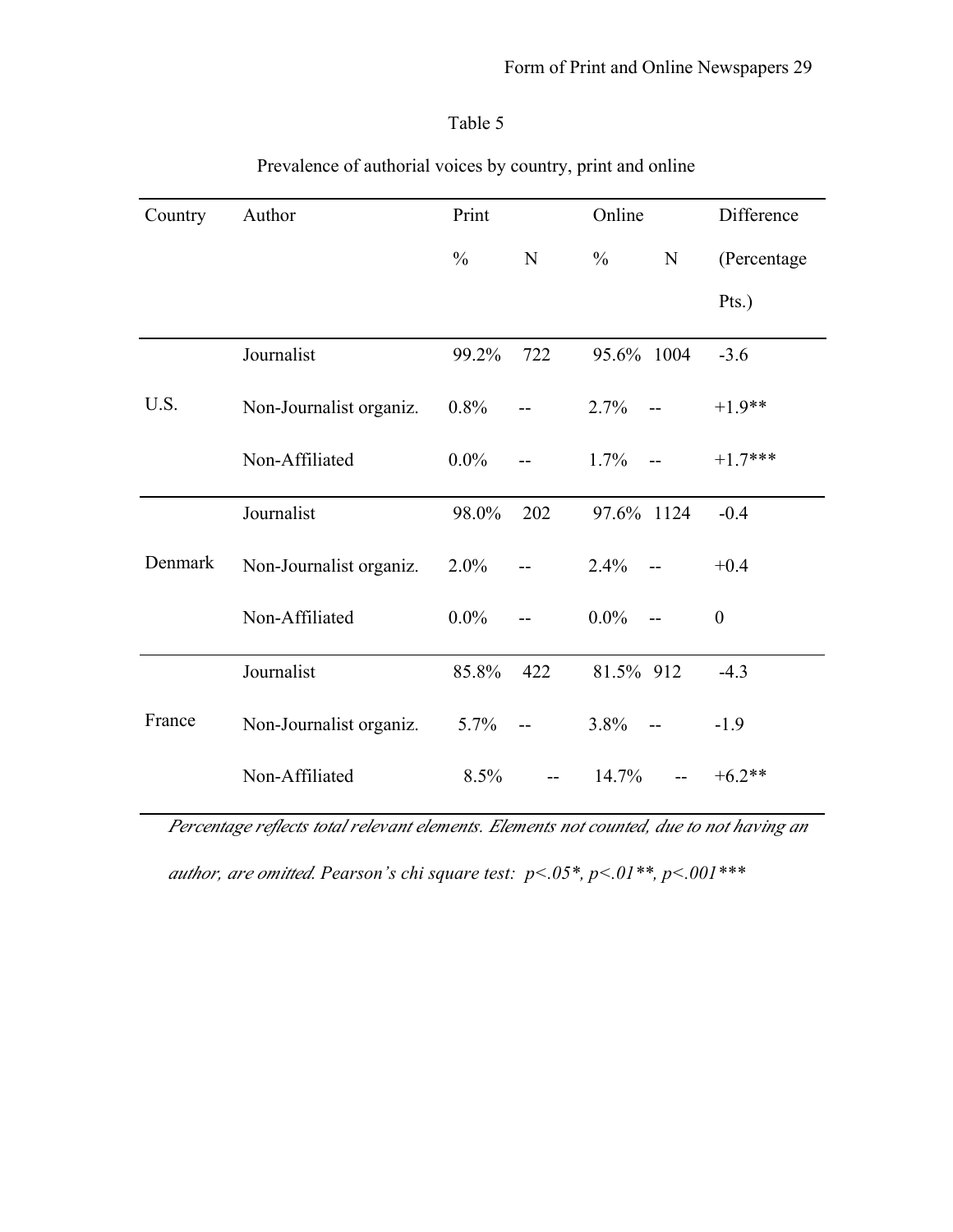## Table 6

| Country              | Topic             | Print         |     | Online        |      | Difference        |
|----------------------|-------------------|---------------|-----|---------------|------|-------------------|
|                      |                   | $\frac{0}{0}$ | N   | $\frac{0}{0}$ | N    | (Percentage Pts.) |
|                      | International     | 22.6%         | 730 | 15.8%         | 1025 | $-6.8***$         |
| <b>United States</b> | Government        | 38.9%         | $-$ | 37.3%         |      | $-1.6$            |
|                      | Crime/Disaster    | 5.5%          |     | 2.7%          |      | $-2.8**$          |
|                      | <b>Light News</b> | 27.3%         | --  | 32.6%         |      | $+5.3*$           |
|                      | International     | 41.5%         | 205 | 21.8%         | 953  | $-19.7***$        |
| Denmark              | Government        | 20.0%         | $-$ | 15.9%         |      | $-4.1$            |
|                      | Crime/Disaster    | 4.4%          | --  | 7.2%          |      | $+2.8$            |
|                      | <b>Light News</b> | 18.5%         |     | 34.1%         |      | $+15.6***$        |
|                      | International     | 31.0%         | 378 | 21.7%         | 780  | $-9.3***$         |
| France               | Government        | 20.6%         | --  | 21.7%         |      | $+1.1$            |
|                      | Crime/Disaster    | 0.5%          |     | 2.6%          |      | $+2.1*$           |
|                      | <b>Light News</b> | 25.9%         |     | 26.8%         |      | $+0.9$            |

Prevalence of topical focus by country: print vs. online

*Percentage reflects total relevant elements. Elements not coded, due to not having a topic focus, are left out (e.g. advertising, accessories, etc.). Pearson's chi square test: p<.05\*, p<.01\*\*, p<.001\*\*\**